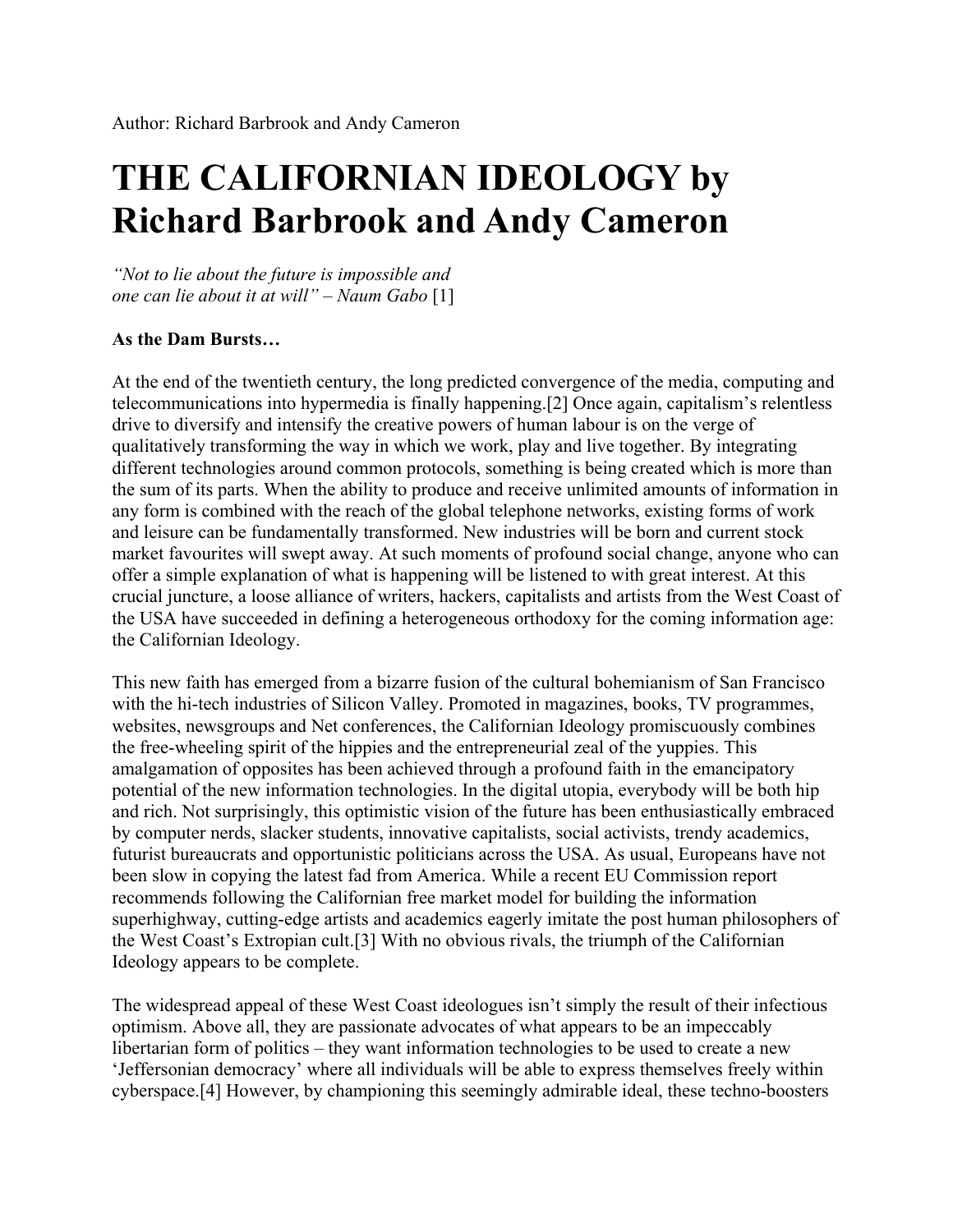are at the same time reproducing some of the most atavistic features of American society, especially those derived from the bitter legacy of slavery. Their utopian vision of California depends upon a wilful blindness towards the other – much less positive – features of life on the West Coast: racism, poverty and environmental degradation.[5] Ironically, in the not too distant past, the intellectuals and artists of the Bay Area were passionately concerned about these issues.

## **Ronald Reagan v. the Hippies**

On 15th May 1969, Governor Ronald Reagan ordered armed police to carry out a dawn raid against hippie protesters who had occupied People's Park near the Berkeley campus of the University of California. During the subsequent battle, one man was shot dead and 128 other people needed hospital treatment.[6] On that day, the straight world and the counter-culture appeared to be implacably opposed. On one side of the barricades, Governor Reagan and his followers advocated unfettered private enterprise and supported the invasion of Vietnam. On the other side, the hippies championed a social revolution at home and opposed imperial expansion abroad. In the year of the raid on People's Park, it seemed that the historical choice between these two opposing visions of America's future could only be settled through violent conflict. As Jerry Rubin, one of the Yippie leaders, said at the time: 'Our search for adventure and heroism takes us outside America, to a life of self-creation and rebellion. In response, America is ready to destroy us…'[7]

During in the 1960s, radicals from the Bay Area pioneered the political outlook and cultural style of New Left movements across the world. Breaking with the narrow politics of the post-war era, they launched campaigns against militarism, racism, sexual discrimination, homophobia, mindless consumerism and pollution. In place of the traditional left's rigid hierarchies, they created collective and democratic structures which supposedly prefigured the libertarian society of the future. Above all, the Californian New Left combined political struggle with cultural rebellion. Unlike their parents, the hippies refused to conform to the rigid social conventions imposed on 'organisation man' by the military, the universities, the corporations and even leftwing political parties. Instead they openly declared their rejection of the straight world through their casual dress, sexual promiscuity, loud music and recreational drugs.[8]

The radical hippies were liberals in the social sense of the word. They championed universalist, rational and progressive ideals, such as democracy, tolerance, self-fulfillment and social justice. Emboldened by over twenty years of economic growth, they believed that history was on their side. In sci-fi novels, they dreamt of 'ecotopia': a future California where cars had disappeared, industrial production was ecologically viable, sexual relationships were egalitarian and daily life was lived in community groups.[9] For some hippies, this vision could only be realised by rejecting scientific progress as a false God and returning to nature. Others, in contrast, believed that technological progress would inevitably turn their libertarian principles into social fact. Crucially, influenced by the theories of Marshall McLuhan, these technophiliacs thought that the convergence of media, computing and telecommunications would inevitably create the electronic agora – a virtual place where everyone would be able to express their opinions without fear of censorship.[10] Despite being a middle aged English professor, McLuhan preached the radical message that the power of big business and big government would be imminently overthrown by the intrinsically empowering effects of new technology on individuals.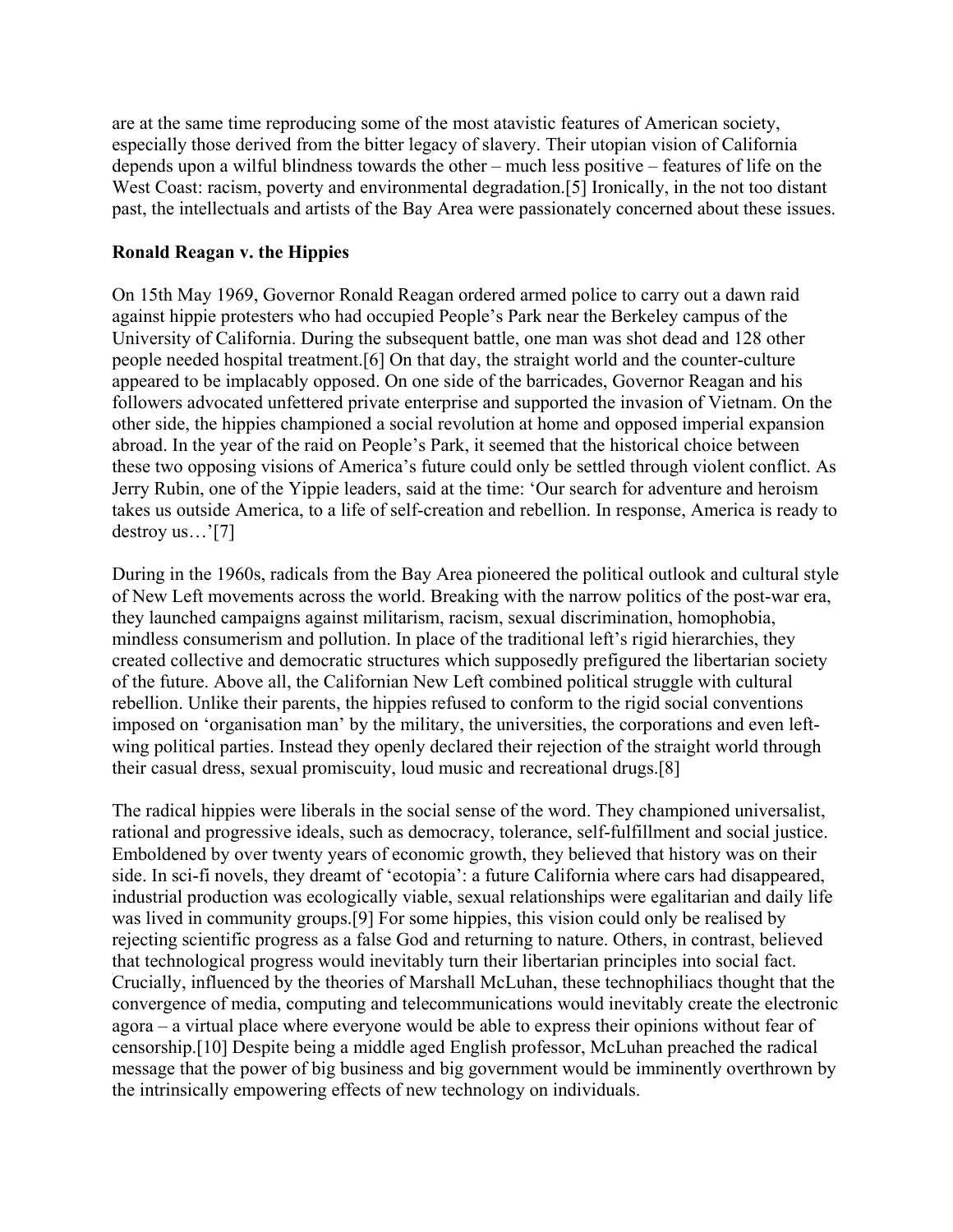'Electronic media…abolish the spatial dimension… By electricity, we everywhere resume person-to-person relations as if on the smallest village scale. It is a relation in depth, and without delegation of functions or powers… Dialogue supersedes the lecture.'[11]

Encouraged by McLuhan's predictions, West Coast radicals became involved in developing new information technologies for the alternative press, community radio stations, home-brew computer clubs and video collectives. These community media activists believed that they were in the forefront of the fight to build a new America. The creation of the electronic agora was the first step towards the implementation of direct democracy within all social institutions.[12] The struggle might be hard, but 'ecotopia' was almost at hand.

# **The Rise of the Virtual Class**

Who would have predicted that, in less than 30 years after the battle for People's Park, squares and hippies would together create the Californian Ideology? Who would have thought that such a contradictory mix of technological determinism and libertarian individualism would becoming the hybrid orthodoxy of the information age? And who would have suspected that as technology and freedom were worshipped more and more, it would become less and less possible to say anything sensible about the society in which they were applied?

The Californian Ideology derives its popularity from the very ambiguity of its precepts. Over the last few decades, the pioneering work of the community media activists has been largely recuperated by the hi-tech and media industries. Although companies in these sectors can mechanise and sub-contract much of their labour needs, they remain dependent on key people who can research and create original products, from software programs and computer chips to books and TV programmes. Along with some hi-tech entrepreneurs, these digital artisans form the so-called 'virtual class': '…the techno-intelligentsia of cognitive scientists, engineers, computer scientists, video-game developers, and all the other communications specialists...'[13] Unable to subject them to the discipline of the assembly-line or replace them by machines, managers have organised such skilled workers through fixed-term contracts. Like the labour aristocracy of the last century, core personnel in the media, computing and telecoms industries experience the rewards and insecurities of the marketplace. On the one hand, these digital artisans not only tend to be well-paid, but also have considerable autonomy over their pace of work and place of employment. As a result, the cultural divide between the hippie and the organisation man has now become rather fuzzy. Yet, on the other hand, these skilled workers are tied by the terms of their contracts and have no guarantee of continued employment. Lacking the free time of the hippies, work itself has become the main route to self-fulfilment for much of the virtual class.<sup>[14]</sup>

The Californian Ideology offers a way of understanding the lived reality of these digital artisans. On the one hand, these core workers are a privileged part of the labour force. On the other hand, they are the heirs of the radical ideas of the community media activists. The Californian Ideology, therefore, simultaneously reflects the disciplines of market economics and the freedoms of hippie artisanship. This bizarre hybrid is only made possible through a nearly universal belief in technological determinism. Ever since the 1960s, liberals – in the social sense of the word – have hoped that the new information technologies would realise their ideals.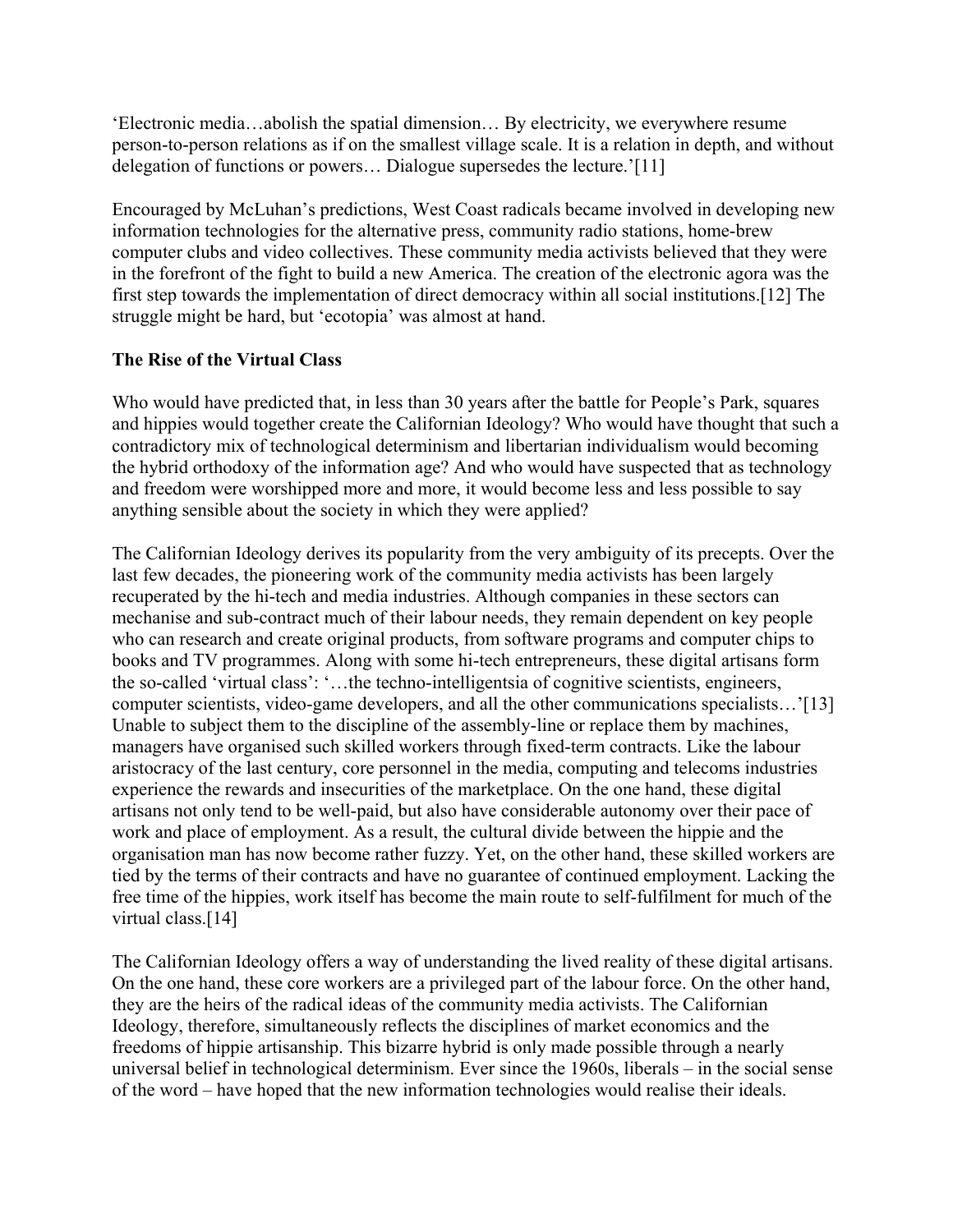Responding to the challenge of the New Left, the New Right has resurrected an older form of liberalism: economic liberalism.[15] In place of the collective freedom sought by the hippie radicals, they have championed the liberty of individuals within the marketplace. Yet even these conservatives couldn't resist the romance of the new information technologies. Back in the 1960s, McLuhan's predictions were reinterpreted as an advertisement for new forms of media, computing and telecommunications being developed by the private sector. From the 1970s onwards, Alvin Toffler, Ithiel de Sola Pool and other gurus attempted to prove that the advent of hypermedia would paradoxically involve a return to the economic liberalism of the past.[16] This retro-utopia echoed the predictions of Isaac Asimov, Robert Heinlein and other macho sci-fi novelists whose future worlds were always filled with space traders, superslick salesmen, genius scientists, pirate captains and other rugged individualists.[17] The path of technological progress didn't always lead to ecotopia – it could instead lead back to the America of the Founding Fathers.

# **Electronic Agora or Electronic Marketplace?**

The ambiguity of the Californian Ideology is most pronounced in its contradictory visions of the digital future. The development of hypermedia is a key component of the next stage of capitalism. As Soshana Zuboff points out, the introduction of media, computing and telecommunications technologies into the factory and the office is the culmination of a long process of separation of the workforce from direct involvement in production.[18] If only for competitive reasons, all major industrial economies will eventually be forced to wire up their populations to obtain the productivity gains of digital working. What is unknown is the social and cultural impact of allowing people to produce and exchange almost unlimited quantities of information on a global scale. Above all, will the advent of hypermedia will realise the utopias of either the New Left or the New Right? As a hybrid faith, the Californian Ideology happily answers this conundrum by believing in both visions at the same time – and by not criticising either of them.

On the one hand, the anti-corporate purity of the New Left has been preserved by the advocates of the 'virtual community'. According to their guru, Howard Rheingold, the values of the counter culture baby boomers are shaping the development of new information technologies. As a consequence, community activists will be able to use hypermedia to replace corporate capitalism and big government with a hi-tech gift economy. Already bulletin board systems, Net real-time conferences and chat facilities rely on the voluntary exchange of information and knowledge between their participants. In Rheingold's view, the members of the virtual class are still in the forefront of the struggle for social liberation. Despite the frenzied commercial and political involvement in building the information superhighway, the electronic agora will inevitably triumph over its corporate and bureaucratic enemies.[19]

On the other hand, other West Coast ideologues have embraced the laissez-faire ideology of their erstwhile conservative enemy. For example, *Wired* – the monthly bible of the virtual class – has uncritically reproduced the views of Newt Gingrich, the extreme-right Republican leader of the House of Representatives, and the Tofflers, who are his close advisors.[20] Ignoring their policies for welfare cutbacks, the magazine is instead mesmerised by their enthusiasm for the libertarian possibilities offered by new information technologies. However, although they borrow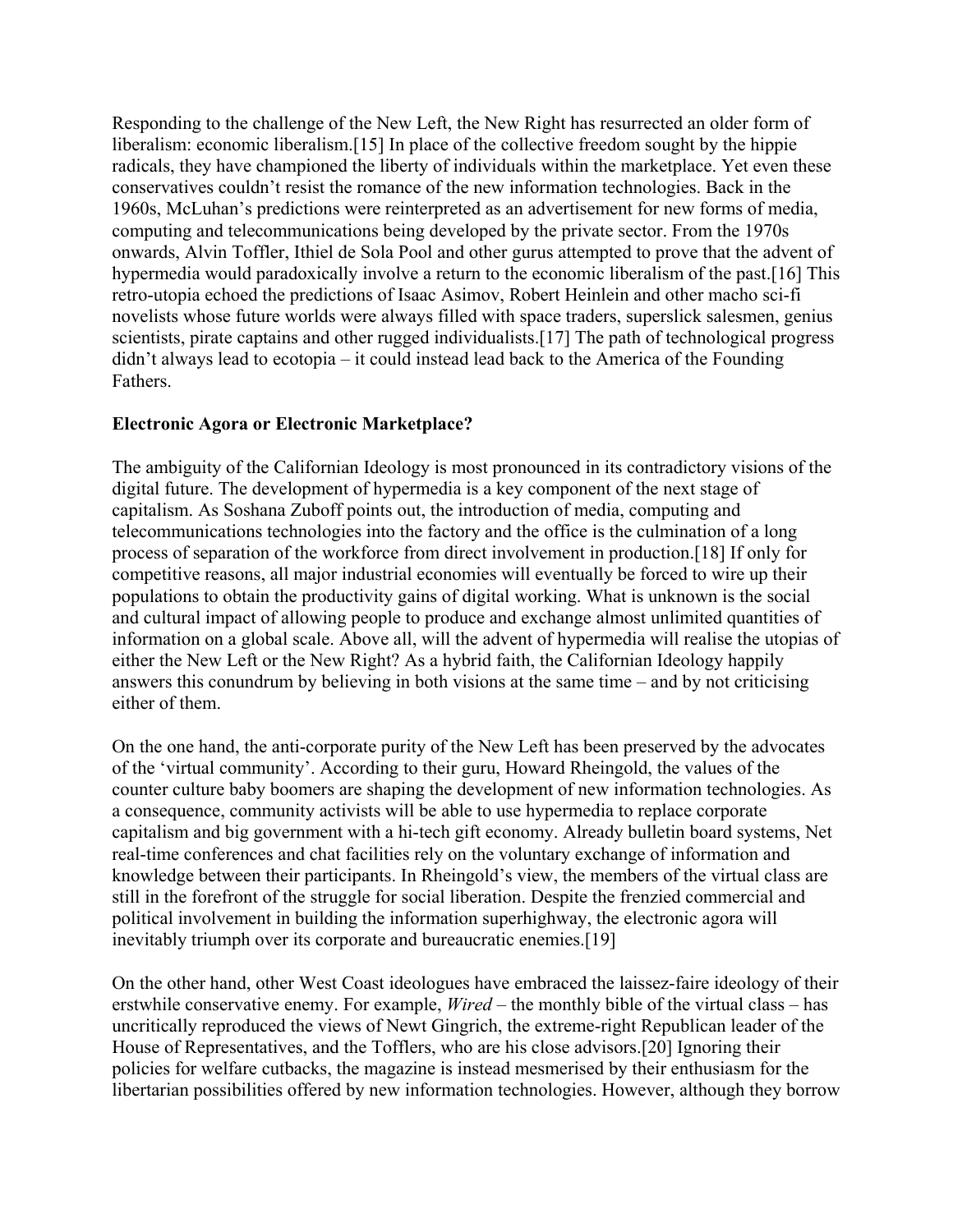McLuhan's technological determinism, Gingrich and the Tofflers aren't advocates of the electronic agora. On the contrary, they claim that the convergence of the media, computing and telecommunications will produce an electronic marketplace: 'In cyberspace… market after market is being transformed by technological progress from a "natural monopoly" to one in which competition is the rule.'[21]

In this version of the Californian Ideology, each member of the virtual class is promised the opportunity to become a successful hi-tech entrepreneur. Information technologies, so the argument goes, empower the individual, enhance personal freedom, and radically reduce the power of the nation state. Existing social, political and legal power structures will wither away to be replaced by unfettered interactions between autonomous individuals and their software. These restyled McLuhanites vigorously argue that big government should stay off the backs of resourceful entrepreneurs who are the only people cool and courageous enough to take risks. In place of counter productive regulations, visionary engineers are inventing the tools needed to create a free market within cyberspace, such as encryption, digital money and verification procedures. Indeed, attempts to interfere with the emergent properties of these technological and economic forces, particularly by the government, merely rebound on those who are foolish enough to defy the primary laws of nature. According to the executive editor of *Wired*, the invisible hand of the marketplace and the blind forces of Darwinian evolution are actually one and the same thing.[22] As in Heinlein's and Asimov's sci-fi novels, the path forwards to the future seems to lead back to the past. The twenty-first century information age will be the realisation of the eighteenth century liberal ideals of Thomas Jefferson: '…the…creation of a new civilisation, founded in the eternal truths of the American Idea.'[23]

## **The Myth of the 'Free Market'**

Following the victory of Gingrich's party in the 1994 legislative elections, this right-wing version of the Californian Ideology is now in the ascendant. Yet, the sacred tenets of economic liberalism are contradicted by the actual history of hypermedia. For instance, the iconic technologies of the computer and the Net could only have been invented with the aid of massive state subsidies and the enthusiastic involvement of amateurs. Private enterprise has played an important role, but only as one part of a mixed economy.

For example, the first computer – the Difference Engine – was designed and built by private companies, but its development was only made possible through a British Government grant of £17,470, which was a small fortune in 1834.[24] From Colossus to EDVAC, from flight simulators to virtual reality, the development of computing has depended at key moments on public research handouts or fat contracts with public agencies. The IBM corporation only built the first programmable digital computer after it was requested to do so by the US Defense Department during the Korean War. Ever since, the development of successive generations of computers has been directly or indirectly subsidised by the American military budget.[25] As well as state aid, the evolution of computing has also depended upon the involvement of DIY culture. For instance, the personal computer was invented by amateur techies who wanted to construct their own cheap machines. The existence of a gift economy amongst hobbyists was a necessary precondition for the subsequent success of products made by Apple and Microsoft. Even now, open source programs still play a vital role in advancing software design.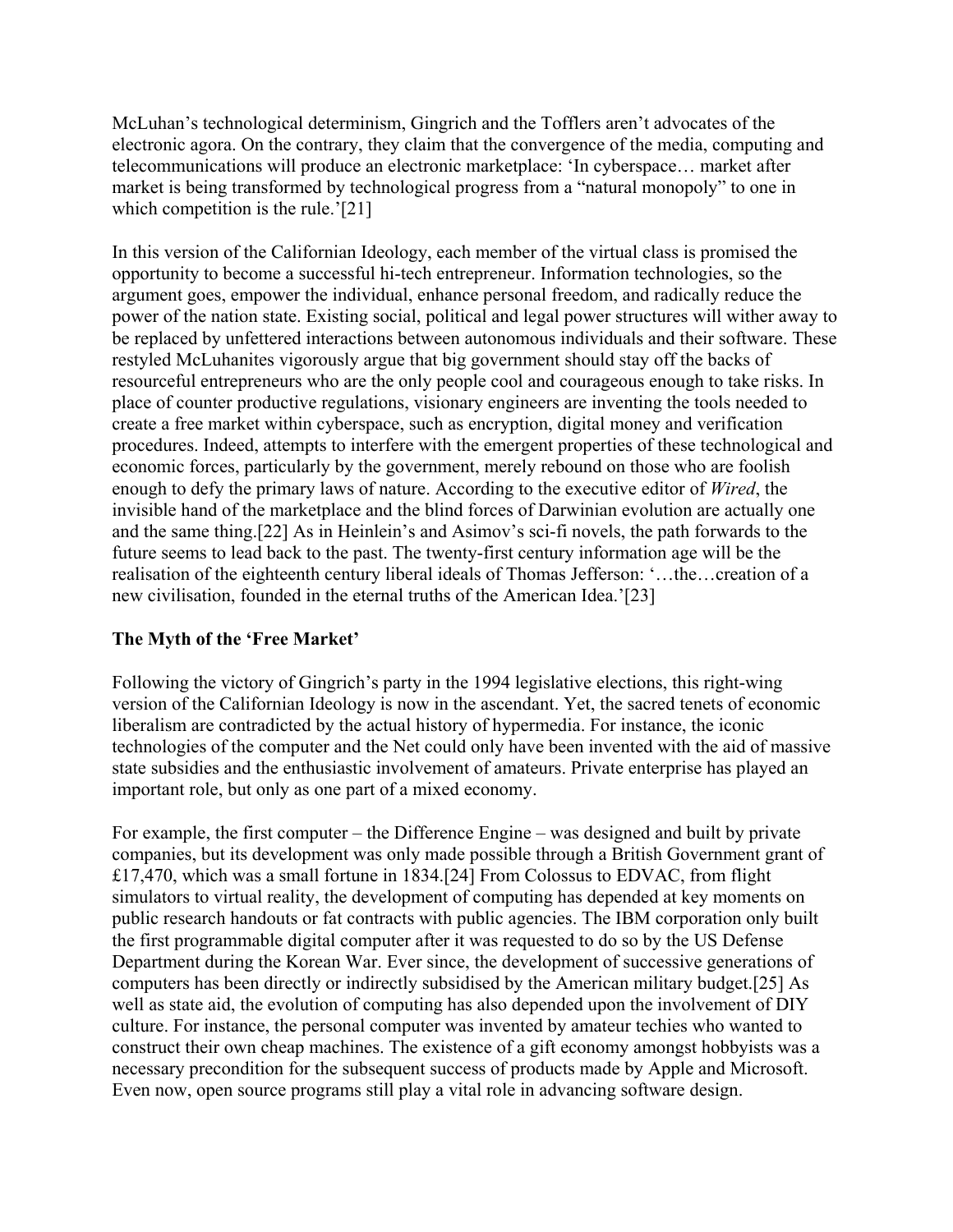The history of the Internet also contradicts the tenets of the free market ideologues. For the first twenty years of its existence, the Net's development was almost completely dependent on the much reviled American federal government. Whether via the US military or through the universities, large amounts of tax payers' dollars went into building the Net infrastructure and subsidising the cost of using its services. At the same time, many of the key Net programs and applications were invented either by hobbyists or by professionals working in their spare-time. For instance, the MUD program which allows real-time Net conferencing was invented by a group of students who wanted to play fantasy games over a computer network.[26]

One of the weirdest things about the rightwards drift of the Californian Ideology is that the West Coast itself is a creation of the mixed economy. Government dollars were used to build the irrigation systems, highways, schools, universities and other infrastructural projects which makes the good life possible in California. On top of these public subsidies, the West Coast hi tech industrial complex has been feasting off the fattest pork barrel in history for decades. The US government has poured billions of tax dollars into buying planes, missiles, electronics and nuclear bombs from Californian companies. For those not blinded by laissez-faire dogmas, it was obvious that the Americans have always had state planning: only they call it the defence budget.[27] At the same time, key elements of the West Coast's lifestyle come from its long tradition of cultural bohemianism. Although they were later commercialised, community media, new age spiritualism, surfing, lesbian & gay liberation, health food, recreational drugs, pop music and many other forms of cultural heterodoxy all emerged from the decidedly noncommercial scenes based around university campuses, artists' communities and rural communes. Without its DIY culture, California's myths wouldn't have the global resonance which they have today.[28]

All of this public funding and community involvement has had an enormously beneficial albeit unacknowledged and uncosted effect on the development of Silicon Valley and other hi tech industries. Capitalist entrepreneurs often have an inflated sense of their own resourcefulness in developing new ideas and give little recognition to the contributions made by either the state, their own labour force or the wider community. All technological progress is cumulative it depends on the results of a collective historical process and must be counted, at least in part, as a collective achievement. Hence, as in every other industrialised country, American entrepreneurs have inevitably relied on state intervention and DIY initiatives to nurture and develop their industries. When Japanese companies threatened to take over the American microchip market, the libertarian computer capitalists of California had no ideological qualms about joining a state sponsored cartel organised to fight off the invaders from the East. Until the Net programs allowing community participation within cyberspace could be included, Bill Gates believed that Microsoft had no choice but to delay the launch of Windows '95.[29] As in other sectors of the modern economy, the question facing the emerging hypermedia industry isn't whether or not it will be organised as a mixed economy, but what sort of mixed economy it will be.

# **Freedom is Slavery**

If its holy precepts are refuted by profane history, why have the myths of the free market so influenced the proponents of the Californian Ideology? Living within a contract culture, the digital artisans lead a schizophrenic existence. On the one hand, they cannot challenge the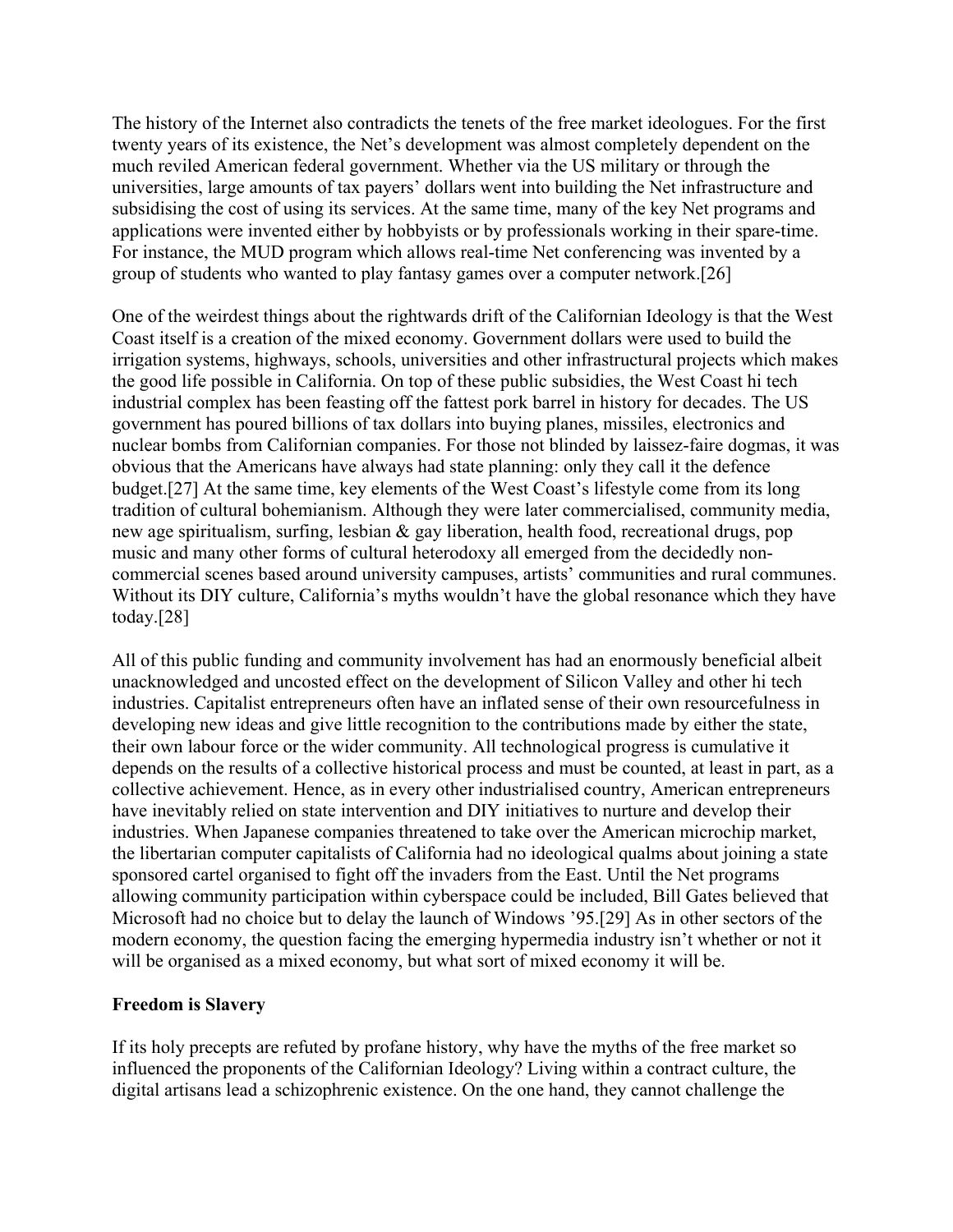primacy of the marketplace over their lives. On the other hand, they resent attempts by those in authority to encroach on their individual autonomy. By mixing New Left and New Right, the Californian Ideology provides a mystical resolution of the contradictory attitudes held by members of the virtual class. Crucially, anti-statism provides the means to reconcile radical and reactionary ideas about technological progress. While the New Left resents the government for funding the military-industrial complex, the New Right attacks the state for interfering with the spontaneous dissemination of new technologies by market competition. Despite the central role played by public intervention in developing hypermedia, the Californian ideologues preach an anti-statist gospel of cybernetic libertarianism: a bizarre mish-mash of hippie anarchism and economic liberalism beefed up with lots of technological determinism. Rather than comprehend really existing capitalism, gurus from both New Left and New Right much prefer to advocate rival versions of a digital Jeffersonian democracy. For instance, Howard Rheingold on the New Left believes that the electronic agora will allow individuals to exercise the sort of media freedom advocated by the Founding Fathers. Similarly, the New Right claim that the removal of all regulatory curbs on the private enterprise will create a marketplace of ideas worthy of a Jeffersonian democracy.[30]

The triumph of this retro-futurism is a result of the failure of renewal in the USA during the late 1960s and early 1970s. Following the confrontation at People's Park, the struggle between the American establishment and the counter culture entered into a spiral of violent confrontation. While the Vietnamese at the cost of enormous human suffering were able to expel the American invaders from their country, the hippies and their allies in the black civil rights movement were eventually crushed by a combination of state repression and cultural co-option.

The Californian Ideology perfectly encapsulates the consequences of this defeat for members of the virtual class. Although they enjoy cultural freedoms won by the hippies, most of them are no longer actively involved in the struggle to build ecotopia. Instead of openly rebelling against the system, these digital artisans now accept that individual freedom can only be achieved by working within the constraints of technological progress and the free market. In many cyberpunk novels, this autistic libertarianism is personified by the central character of the hacker, who is a lone individual fighting for survival within the virtual world of information.[31]

The drift towards the right by the Californian ideologues is the helped by their unquestioning acceptance of the liberal ideal of the self-sufficient individual. In American folklore, the nation was built out of a wilderness by free booting individuals the trappers, cowboys, preachers, and settlers of the frontier. The American revolution itself was fought to protect the freedoms and property of individuals against oppressive laws and unjust taxes imposed by a foreign monarch. For both the New Left and the New Right, the early years of the American republic provide a potent model for their rival versions of individual freedom. Yet there is a profound contradiction at the centre of this primordial American dream: individuals in this period only prospered through the suffering of others. Nowhere is this clearer than in the life of Thomas Jefferson – the chief icon of the Californian Ideology.

Thomas Jefferson was the man who wrote the inspiring call for democracy and liberty in the USA's *Declaration of Independence* and – at the same time – owned nearly 200 human beings as slaves. As a politician, he championed the right of American farmers and artisans to determine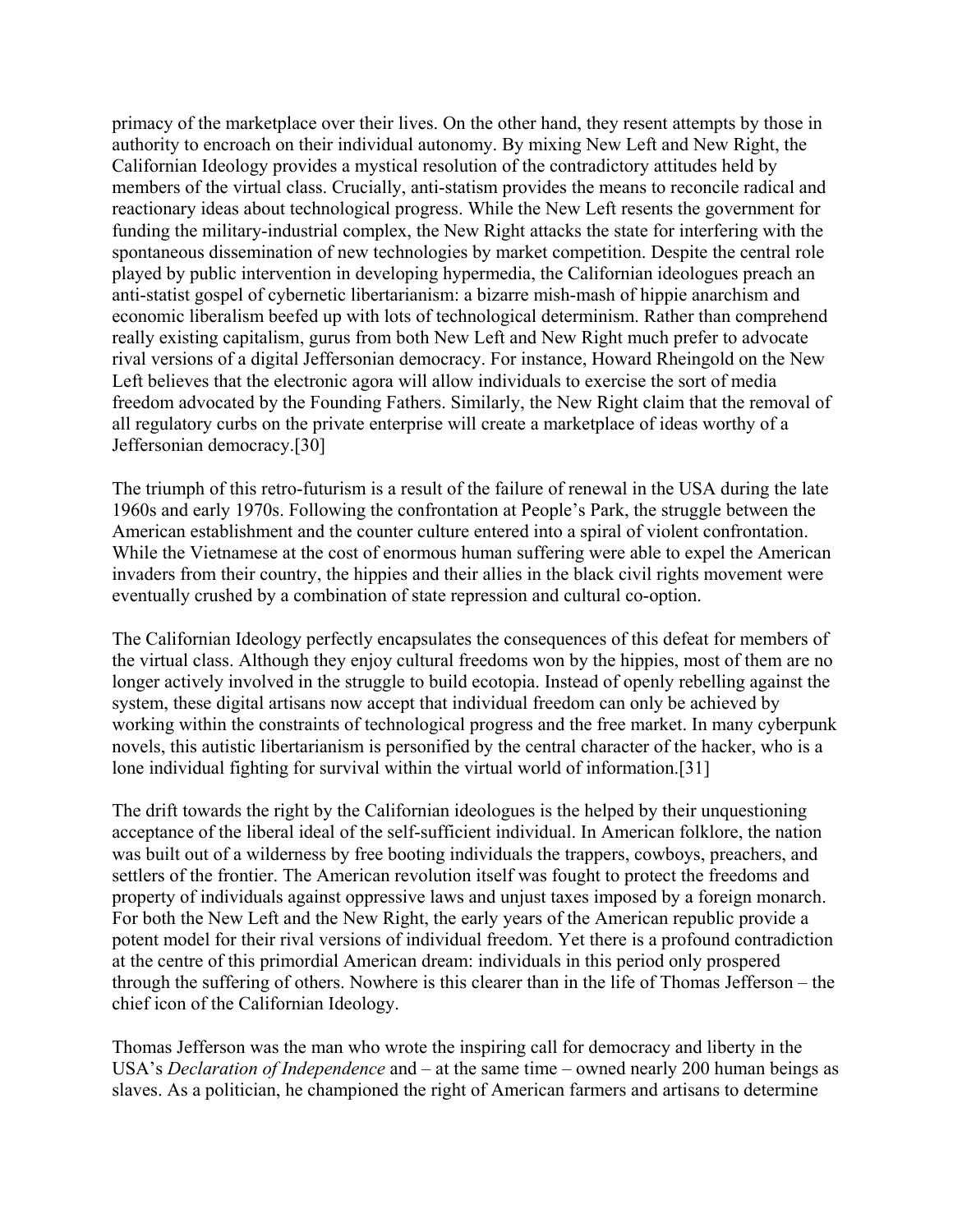their own destinies without being subject to the restrictions of feudal Europe. Like other liberals of the period, he thought that political liberties could be protected from authoritarian governments only by the widespread ownership of individual private property. The rights of citizens were derived from this fundamental natural right. In order to encourage self-sufficiency, he proposed that every American should be given at least 50 acres of land to guarantee their economic independence. Yet, while idealising the small farmers and businessmen of the frontier, Jefferson was actually a Virginian plantation-owner living off the forced labour of his slaves. Although the South's 'peculiar institution' troubled his conscience, he still believed that the natural rights of man included the right to own human beings as private property. In Jeffersonian democracy, freedom for white folks was based upon slavery for black people.[32]

## **Forward Into the Past**

Despite the eventual emancipation of the slaves and the victories of the civil rights movement, racial segregation still lies at the centre of American politics especially on the West Coast. In the 1994 election for governor in California, Pete Wilson, the Republican candidate, won through a vicious anti immigrant campaign. Nationally, the triumph of Gingrich's Republican party in the legislative elections was based on the mobilisation of 'angry white males' against the supposed threat from black welfare scroungers, immigrants from Mexico and other uppity minorities. These politicians have reaped the electoral benefits of the increasing polarisation between the mainly white, affluent suburbanites – most of whom vote – and the largely non-white, poorer inner city dwellers – most of whom don't vote.[33] Although they retain some hippie ideals, many Californian ideologues have found it impossible to take a clear stand against the divisive policies of the Republicans. This is because the hi tech and media industries are a key element of the New Right electoral coalition. In part, both capitalists and well-paid workers fear that the open acknowledgement of public funding of their companies would justify tax rises to pay for desperately needed spending on health care, environmental protection, housing, public transport and education. More importantly, many members of the virtual class want to be seduced by the libertarian rhetoric and technological enthusiasm of the New Right. Working for hi-tech and media companies, they would like to believe that the electronic marketplace can somehow solve America's pressing social and economic problems without any sacrifices on their part. Caught in the contradictions of the Californian Ideology, Gingrich is – as one *Wired* contributor put it – both their 'friend and foe'.[34]

In the USA, a major redistribution of wealth is urgently needed for the long term economic well being of the majority of the population. However, this is against the short term interests of rich white folks, including many members of the virtual class. Rather than share with their poor black or hispanic neighbours, the yuppies instead retreat into their affluent suburbs, protected by armed guards and secure with their private welfare services.[35] The deprived only participate in the information age by providing cheap non-unionised labour for the unhealthy factories of the Silicon Valley chip manufacturers.[36] Even the construction of cyberspace could become an integral part of the fragmentation of American society into antagonistic, racially-determined classes. Already 'red-lined' by profit hungry telephone companies, the inhabitants of poor inner city areas are now threatened with exclusion from the new on line services through lack of money.[37] In contrast, members of the virtual class and other professionals can play at being cyberpunks within hyper-reality without having to meet any of their impoverished neighbours.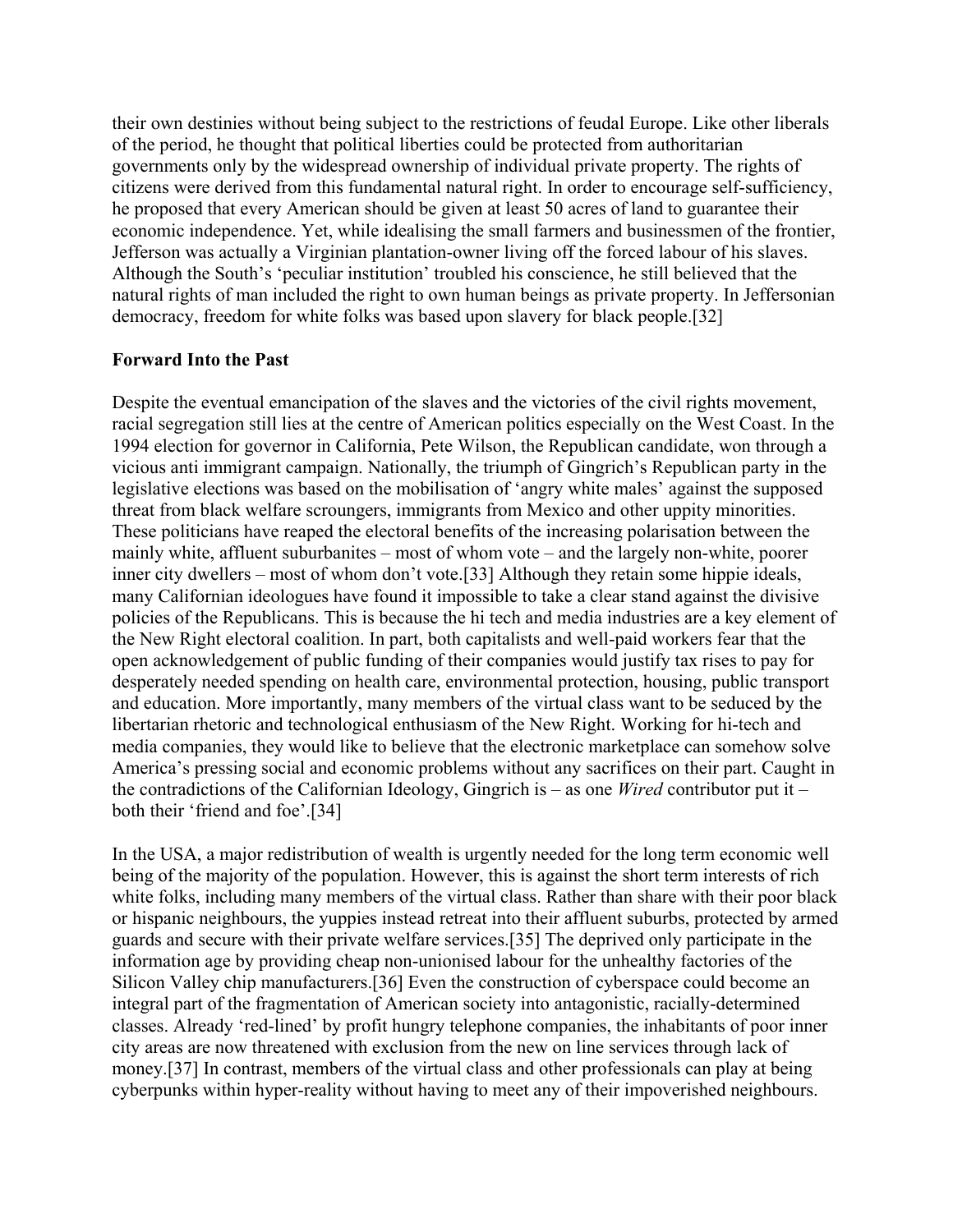Alongside the ever widening social divisions, another apartheid is being created between the 'information-rich' and the 'information-poor'. In this hi-tech Jeffersonian democracy, the relationship between masters and slaves endures in a new form.

## **Cyborg Masters and Robot Slaves**

The fear of the rebellious 'underclass' has now corrupted the most fundamental tenet of the Californian Ideology: its belief in the emancipatory potentiality of the new information technologies. While the proponents of the electronic agora and the electronic marketplace promise to liberate individuals from the hierarchies of the state and private monopolies, the social polarisation of American society is bringing forth a more oppressive vision of the digital future. The technologies of freedom are turning into the machines of dominance.

At his estate at Monticello, Jefferson invented many clever gadgets for his house, such as a dumb waiter to deliver food from the kitchen into the dining room. By mediating his contacts with his slaves through technology, this revolutionary individualist spared himself from facing the reality of his dependence upon the forced labour of his fellow human beings.[38] In the late-twentieth century, technology is once again being used to reinforce the difference between the masters and the slaves.

According to some visionaries, the search for the perfection of mind, body and spirit will inevitably lead to the emergence of the post-human: a bio-technological manifestation of the social privileges of the virtual class. While the hippies saw self-development as part of social liberation, the hi-tech artisans of contemporary California are more likely to seek individual selffulfillment through therapy, spiritualism, exercise or other narcissistic pursuits. Their desire to escape into the gated suburb of the hyper-real is only one aspect of this deep self-obsession.[39] Emboldened by supposed advances in Artificial Intelligence and medical science, the Extropian cult fantasises of abandoning the 'wetware' of the human state altogether to become living machines.[40] Just like Virek and the Tessier-Ashpools in William Gibson's *Sprawl* novels, they believe that social privilege will eventually endow them with immortality.[41] Instead of predicting the emancipation of humanity, this form of technological determinism can only envisage a deepening of social segregation.

Despite these fantasies, white people in California remain dependent on their darker skinned fellow humans to work in their factories, pick their crops, look after their children and tend their gardens. Following the recent riots in Los Angeles, they increasingly fear that this underclass will someday demand its liberation. If human slaves are ultimately unreliable, then mechanical ones will have to be invented. The search for the holy grail of Artificial Intelligence reveals this desire for the Golem a strong and loyal slave whose skin is the colour of the earth and whose innards are made of sand. As in Asimov's *Robot* novels, the techno-utopians imagine that it is possible to obtain slave like labour from inanimate machines.[42] Yet, although technology can store or amplify labour, it can never remove the necessity for humans to invent, build and maintain these machines in the first place. Slave labour cannot be obtained without somebody being enslaved.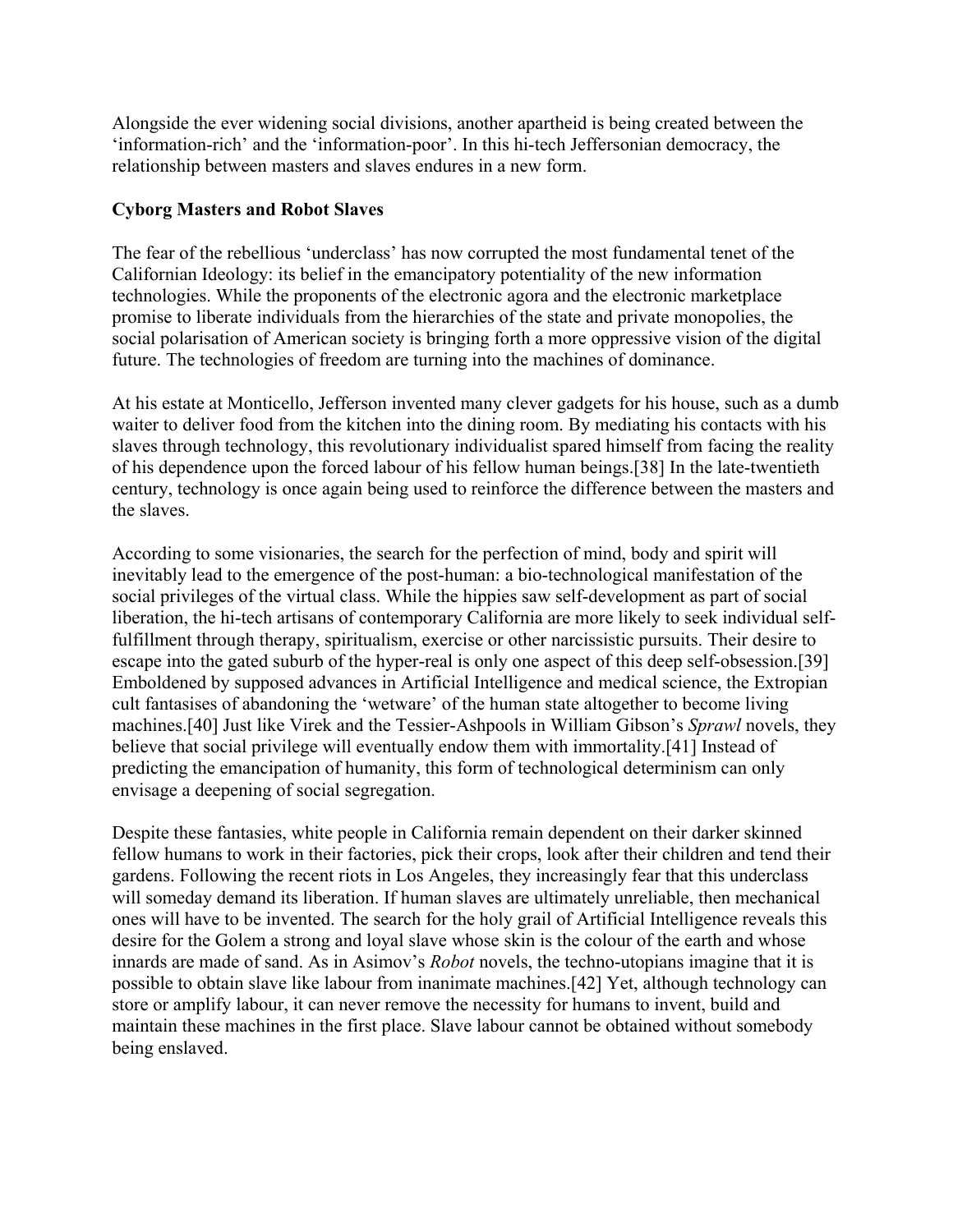Across the world, the Californian Ideology has been embraced as an optimistic and emancipatory form of technological determinism. Yet, this utopian fantasy of the West Coast depends upon its blindness towards – and dependence on – the social and racial polarisation of the society from which it was born. Despite its radical rhetoric, the Californian Ideology is ultimately pessimistic about fundamental social change. Unlike the hippies, its advocates are not struggling to build ecotopia or even to help revive the New Deal. Instead, the social liberalism of New Left and the economic liberalism of New Right have converged into an ambiguous dream of a hi-tech Jeffersonian democracy. Interpreted generously, this retro-futurism could be a vision of a cybernetic frontier where digital artisans discover their individual self-fulfillment in either the electronic agora or the electronic marketplace. However, as the zeitgeist of the virtual class, the Californian Ideology is at the same time an exclusive faith. If only some people have access to the new information technologies, Jeffersonian democracy can become a hi-tech version of the plantation economy of the Old South. Reflecting its deep ambiguity, the Californian Ideology's technological determinism is not simply optimistic and emancipatory. It is simultaneously a deeply pessimistic and repressive vision of the future.

## **There are Alternatives**

Despite its deep contradictions, people across the world still believe that the Californian Ideology expresses the only way forward to the future. With the increasing globalisation of the world economy, many members of the virtual class in Europe and Asia feel more affinity with their Californian peers than other workers within their own country. Yet, in reality, debate has never been more possible or more necessary. The Californian Ideology was developed by a group of people living within one specific country with a particular mix of socio-economic and technological choices. Its eclectic and contradictory blend of conservative economics and hippie radicalism reflects the history of the West Coast – and not the inevitable future of the rest of the world. For instance, the anti-statist assumptions of the Californian ideologues are rather parochial. In Singapore, the government is not only organising the construction of a fibre-optic network, but also trying to control the ideological suitability of the information distributed over it. Given the much faster growth rates of the Asian 'tigers', the digital future will not necessarily first arrive in California.[43]

Despite the neo-liberal recommendations of the Bangemann Report, most European authorities are also determined to be closely involved within the development of new information technologies. Minitel – the first successful public interactive network in the world – was the deliberate creation of the French state. Responding to an official report on the potential impact of hypermedia, the government decided to pour resources into developing 'cutting edge' technologies. In 1981, France Telecom launched the Minitel system which provided a mix of text-based information and communications facilities. As a monopoly, this nationalised telephone company was able to build up a critical mass of users for its pioneering on-line system by giving away free terminals to anyone willing to forgo paper telephone directories. Once the market had been created, commercial and community providers were then able to find enough customers or participants to thrive within the system. Ever since, millions of French people from all social backgrounds have happily booked tickets, chatted each other up and politically organised on line without realising they were breaking the libertarian precepts of the Californian Ideology.[44]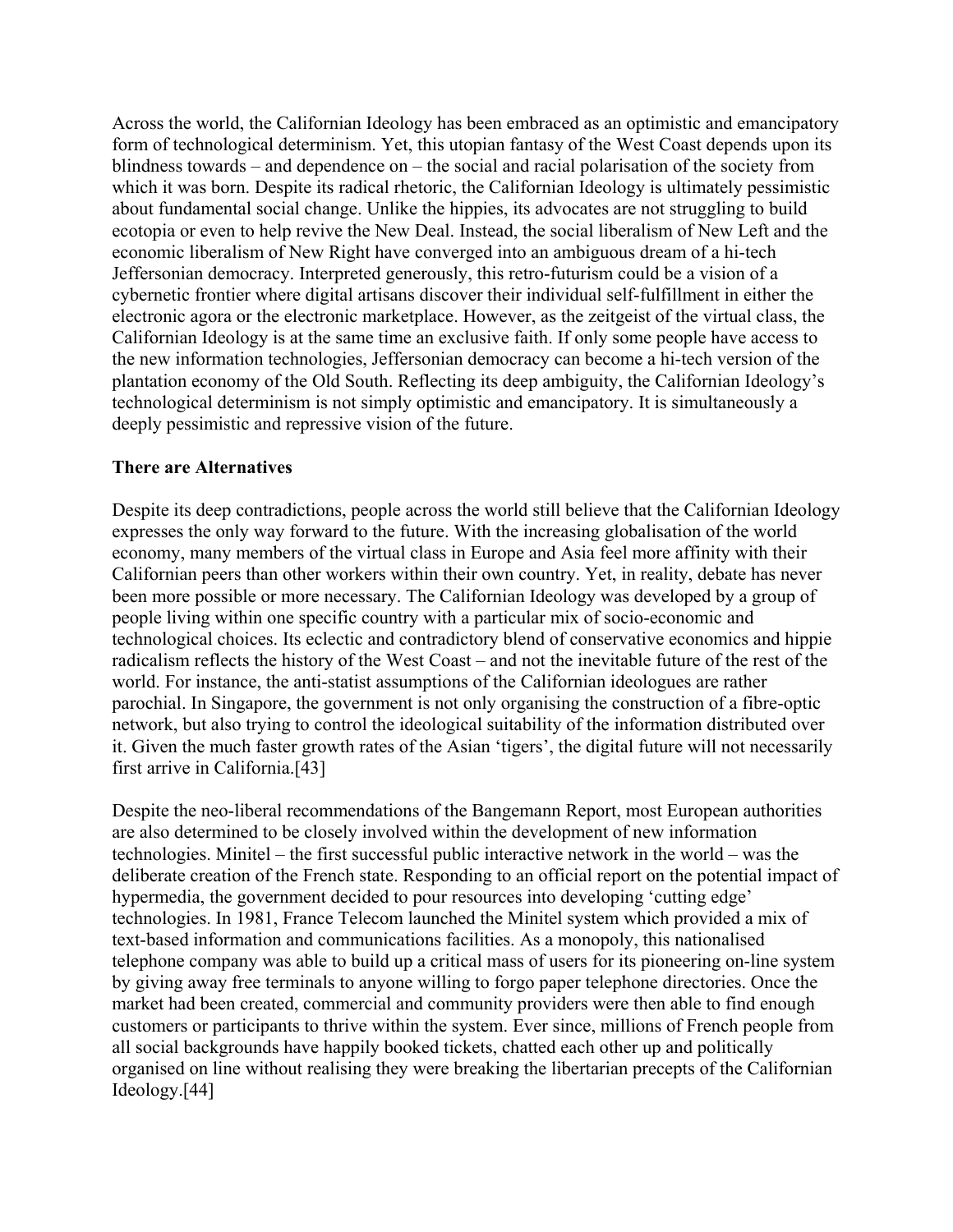Far from demonising the state, the overwhelming majority of the French population believe that more public intervention is needed for an efficient and healthy society. In the recent presidential elections, almost every candidate had to advocate – at least rhetorically – greater state intervention to end social exclusion of the unemployed and homeless.[45] Unlike its American equivalent, the French revolution went beyond economic liberalism to popular democracy. Following the victory of the Jacobins over their liberal opponents in 1792, the democratic republic in France became the embodiment of the 'general will'. As such, the state was believed to defend the interests of all citizens, rather than just to protect the rights of individual property owners. The discourse of French politics allows for collective action by the state to mitigate – or even remove – problems encountered by society. While the Californian ideologues try to ignore the taxpayers' dollars subsidising the development of hypermedia, the French government can openly intervene in this sector of the economy.[46]

Although its technology is now increasingly dated, the history of Minitel clearly refutes the antistatist prejudices of the Californian ideologues – and of the Bangemann committee. The digital future will be a hybrid of state intervention, capitalist entrepreneurship and DIY culture. Crucially, if the state can foster the development of hypermedia, conscious action could also be taken to prevent the emergence of the social apartheid between the 'information rich' and the 'information poor'. By not leaving everything up to the vagaries of market forces, the EU and its member states could ensure that every citizen has the opportunity to be connected to a broadband fibre optic network at the lowest possible price.

In the first instance, this would be a much needed job creation scheme for semi-skilled labour in a period of mass unemployment. As Keynesian employment measure, nothing beats paying people to dig holes in the road and fill them in again.[47] Even more importantly, the construction of a fibre optic network into homes and businesses could give everyone access to new on line services and create a large vibrant community of shared expertise. The long term gains to the economy and to society from the building of the the Net would be immeasurable. It would allow industry to work more efficiently and market new products. It would ensure that education and information services were available to all. No doubt this construction project will create a mass market for private companies to sell existing information commodities films, TV programmes, music and books across the Net. At the same time, once people can distribute as well as receive hypermedia, a flourishing of community media and special interest groups will quickly emerge. For all this to happen, collective intervention will be needed to ensure that all citizens are included within the digital future.

# **The Rebirth of the Modern**

Even if it is not in circumstances of their own choosing, it is now necessary for Europeans to assert their own vision of the future. There are varying ways forward towards the information society – and some paths are more desirable than others. In order to make an informed choice, European digital artisans need to develop a more coherent analysis of the impact of hypermedia than can be found within the ambiguities of the Californian Ideology. The members of the European virtual class must create their own distinctive self-identity.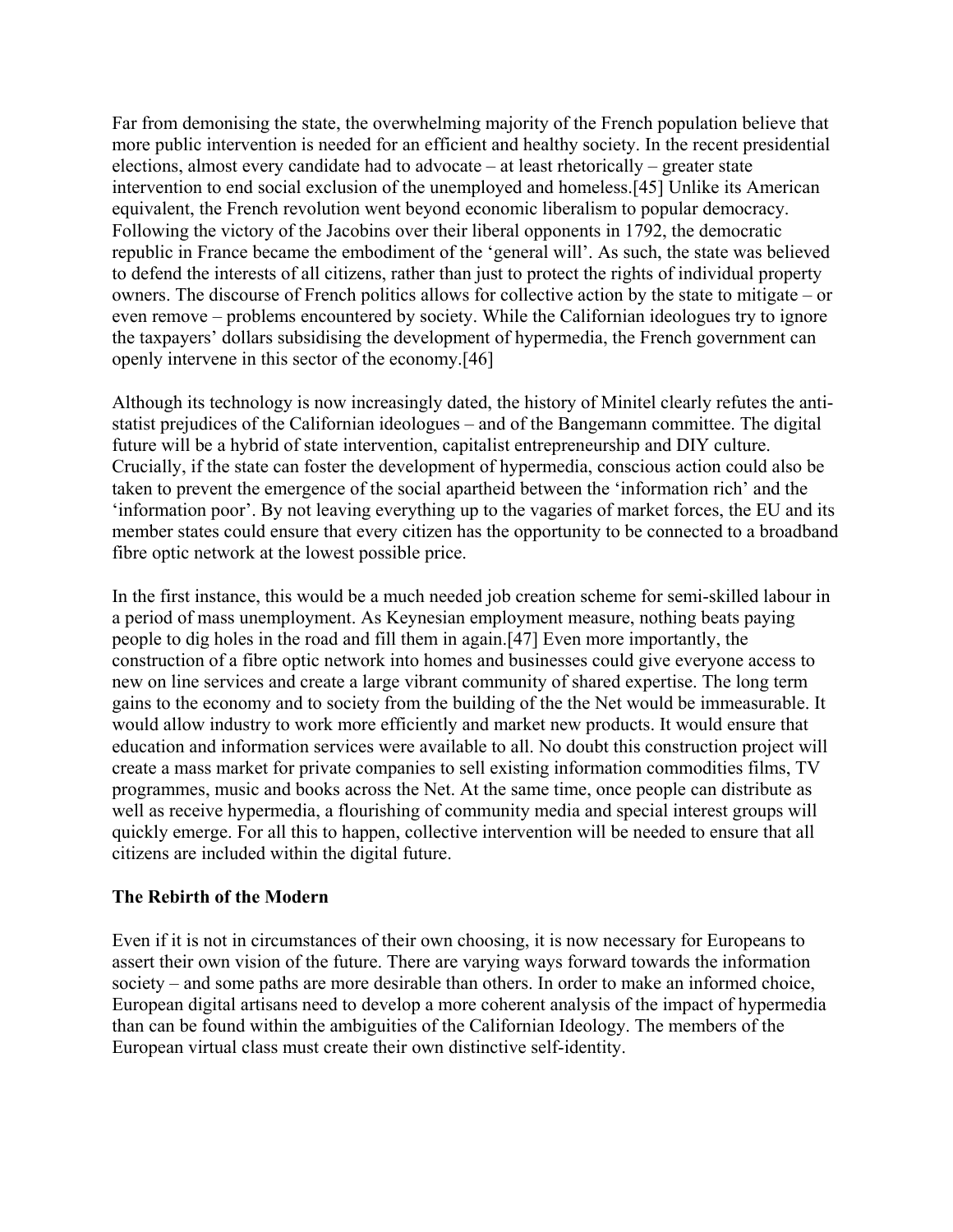This alternative understanding of the future starts from a rejection of any form of social apartheid – both inside and outside cyberspace. Any programme for developing hypermedia must ensure that the whole population can have access to the new on-line services. In place of New Left or New Right anarchism, a European strategy for developing the new information technologies must openly acknowledge the inevitability of some form of mixed economy – the creative and antagonistic mix of state, corporate and DIY initiatives. The indeterminacy of the digital future is a result of the ubiquity of this mixed economy within the modern world. No one knows exactly what the relative strengths of each component will be, but collective action can ensure that no social group is deliberately excluded from cyberspace.

A European strategy for the information age must also celebrate the creative powers of the digital artisans. Because their labour cannot be deskilled or mechanised, members of the virtual class exercise great control over their own work. Rather than succumbing to the fatalism of the Californian Ideology, we should embrace the Promethean possibilities of hypermedia. Within the limitations of the mixed economy, digital artisans are able to invent something completely new – something which has not been predicted in any sci-fi novel. These innovative forms of knowledge and communications will sample the achievements of others, including some aspects of the Californian Ideology. It is now impossible for any serious movement for social emancipation not to incorporate feminism, drug culture, gay liberation, ethnic identity and other issues pioneered by West Coast radicals. Similarly, any attempt to develop hypermedia within Europe will need some of the entrepreneurial zeal and can-do attitude championed by the Californian New Right. Yet, at the same time, the development of hypermedia means innovation, creativity and invention. There are no precedents for all aspects of the digital future.

As pioneers of the new, the digital artisans need to reconnect themselves with the theory and practice of productive art. They are not just employees of others – or even would-be cybernetic entrepreneurs. They are also artist-engineers – designers of the next stage of modernity. Drawing on the experience of the Saint-Simonists and Constructivists, the digital artisans can create a new machine aesthetic for the information age.[48] For instance, musicians have used computers to develop purely digital forms of music, such as drum 'n' bass and techno.[49] Interactive artists have explored the potentiality of CD-rom technologies, as shown by the work of Anti-Rom.[50] The Hypermedia Research Centre has constructed an experimental virtual social space called *J's Joint*. In each instance, artist-engineers are trying to push beyond the limitations of both the technologies and their own creativity. Above all, these new forms of expression and communications are connected with the wider culture. The developers of hypermedia must reassert the possibility of rational and conscious control over the shape of the digital future. Unlike the elitism of the Californian Ideology, the European artist-engineers must construct a cyberspace which is inclusive and universal. Now is the time for the rebirth of the Modern.

'Present circumstances favour making luxury national. Luxury will become useful and moral when it is enjoyed by the whole nation. the honour and advantage of employing directly, in political arrangements, the progress of exact sciences and the fine arts…have been reserved for our century.'[51]

—————————————————————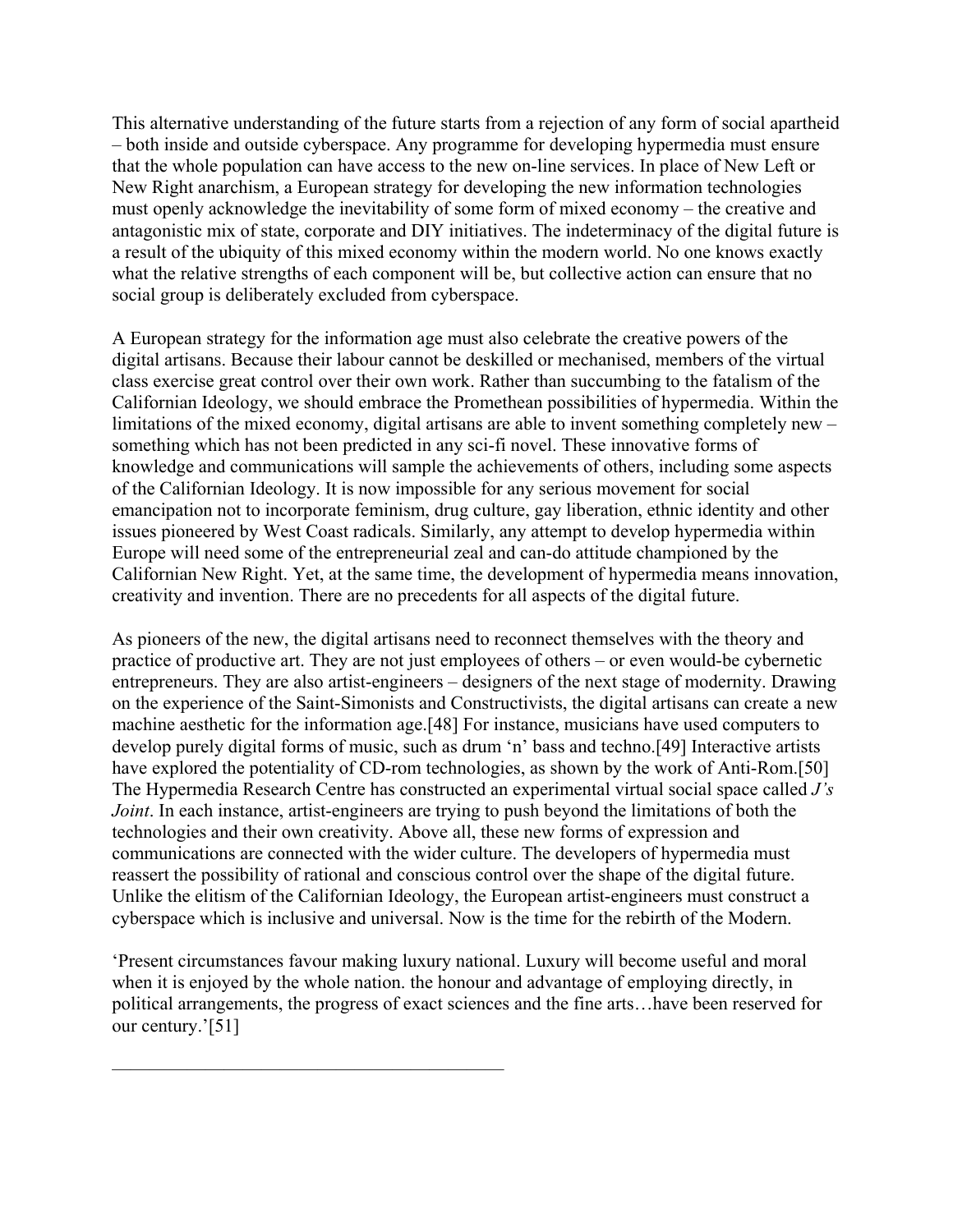Richard Barbrook and Andy Cameron are members of the Hypermedia Research Centre of the University of Westminster, London: [www.hrc.wmin.ac.uk.](http://www.hrc.wmin.ac.uk/) We would like to thank Andrej Skerlep, Dick Pountain, Helen Barbrook, Les Levidow, Jim McLellan, John Barker, John Wyver, Rhiannon Patterson and the members of the HRC for their help in writing this article.

## **Footnotes**

[1] Naum Gabo and Anton Pevsner, 'The Realistic Manifesto, 1920′, page 214.

—————————————————————

[2] For over 25 years, experts have been predicting the imminent arrival of the information age, see Alain Touraine, *La Société post-industrielle*; Zbigniew Brzezinski, *Between Two Ages*; Daniel Bell, *The Coming of the Post-Industrial Society*; Alvin Toffler, *The Third Wave*; Simon Nora and Alain Minc, *The Computerisation of Society*; and Ithiel de Sola Pool, *Technologies of Freedom*.

[3] See Martin Bangemann, *Europe and the Global Information Society*; and the programme and abstracts on Virtual Futures '95, [Conference Website.](http://www.imaginaryfutures.net/2007/04/17/the-californian-ideology-2/www.uni-koeln.de/phil-fak/englisch/abteilungen/berressem/ohara/hyperprogramme.html)

[4] See Mitch Kapor, 'Where is the Digital Highway Really Heading?'.

[5] See Mike Davis, *City of Quartz*; Richard Walker, 'California Rages Against the Dying of the Light'; and the records of Ice-T, Snoop Dog, Dr Dre, Ice Cube, NWA and many other West Coast rappers.

[6] See George Katsiaficas, *The Imagination of the New Left*, page 124.

[7] Jerry Rubin, 'An Emergency Letter to my Brothers and Sisters in the Movement', page 244. The Yippies were members of the Youth International Party – an influential group within the American New Left of the late-1960s and early-1970s.

[8] For the key role played by popular culture in the self-identity of the American New Left, see George Katsiaficas, *The Imagination of the New Left*; and Charles Reich, *The Greening of America*. For a description of the lives of white-collar workers in 1950s America, see William Whyte, *The Organization Man*.

[9] In a best-selling novel of the mid-1970s, the northern half of the West Coast has seceded from the rest of the USA to form a hippie utopia, see Ernest Callenbach, *Ecotopia*. This idealisation of Californian community life can also be found in John Brunner, *The Shockwave Rider*; and even in later works, such as Kim Stanley Robinson, *Pacific Edge*.

[10] For an analysis of attempts to create direct democracy through media technologies, see Richard Barbrook, *Media Freedom*.

[11] Marshall McLuhan, *Understanding Media*, pages 255-6. Also see Marshall McLuhan and Quentin Fiore, *The Medium is the Massage*; and Gerald Emanuel Stern (ed.), *McLuhan: Hot & Cool*.

[12] See John Downing, *Radical Media*.

[13] Arthur Kroker and Michael A. Weinstein, *Data Trash*, page 15. This analysis follows that of those futurologists who thought that 'knowledge workers' were the embryo of a new ruling class, see Daniel Bell, *The Coming of the Post-Industrial Society*; and economists who believe that 'symbolic analysts' will become the dominant section of the workforce under globalised capitalism, see Robert Reich, *The Work of Nations*. In contrast, back in the 1960s, some New Left theorists believed that these scientific- technical workers were leading the struggle for social liberation through factory occupations and demands for self-management, see Serge Mallet, The New Working Class, Spokesman Books, Nottingham 1975.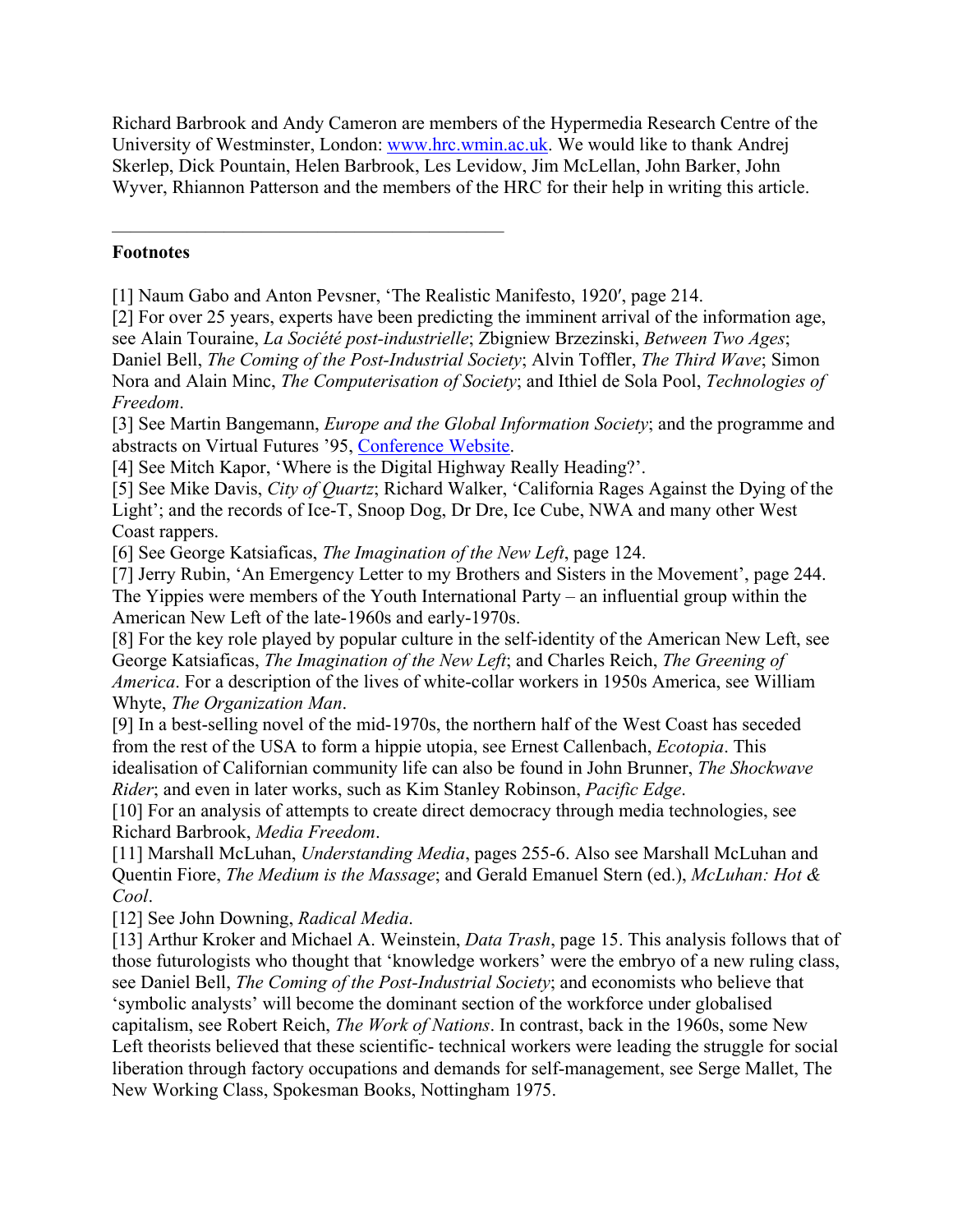[14] See Dennis Hayes, *Behind the Silicon Curtain*, for a description of contract work in Silicon Valley; and, for a fictional treatment of the same subject, Douglas Coupland, *Microserfs*. For more theoretical examinations of post-Fordist labour organisation, see Alain Lipietz, *L'audace ou l'enlisement*; *Mirages and Miracles*; Benjamin Coriat, *L'atelier et le robot*; and Toni Negri, *Revolution Retrieved.*

[15] As Seymour Martin Lipset points out, anti-statism liberalism has – and still is – the underlying basis of American politics on both the Right and the Left: 'These [liberal] values were evident in the twentieth century fact that…the United States not only lacked a viable socialist party, but also has never developed a British or European-style Conservative or Tory party.', see Seymour Martin Lipset, *American Exceptionalism*, pages 31-32.. The convergence of the New Left and New Right around the Californian Ideology, therefore, is a specific example of the wider consensus around anti-statist liberalism as a political discourse in the USA. [16] For McLuhan's success on the corporate junket circuit, see Tom Wolfe, 'What If He Is

Right?'. For the use of his ideas by conservative thinkers, see Zbigniew Brzezinski, *Between Two Ages*; Daniel Bell, *The Coming of the Post-Industrial Society,*; Alvin Toffler, *The Third Wave*; and Ithiel de Sola Pool, *Technologies of Freedom*.

[17] Heroic males are common throughout classic sci-fi novels, see D. D. Harriman in Robert Heinlein, *The Man Who Sold the Moon*; or the leading characters in Isaac Asimov, *The Foundation Trilogy*; *I, Robot*; and *The Rest of the Robots*. Hagbard Celine – a more psychedelic version of this male archetype – is the central character in Robert Shea and Robert Anton Wilson, *The Illuminati Trilogy*. In the timechart of 'future history' at the front of Robert Heinlein's novel, it predicts that, after a period of social crisis caused by rapid technological advance, stability would restored in the 1980s and '90s through '…an opening of new frontiers and a return to nineteenth-century economy'! Robert Heinlein, *The Man Who Sold the Moon*, pages 8-9.

[18] See Shoshana Zuboff, *In the Age of the Smart Machine*. Of course, this analysis is derived from Karl Marx, *Grundrisse*; and 'Results of the Immediate Process of Production'.

[19] See Howard Rheingold, *The Virtual Community*, and his [home pages.](http://www.rheingold.com/)

[20] See the gushing interview with the Tofflers in Peter Schwartz, 'Shock Wave (Anti) Warrior'; and, for the magazine's characteristic ambiguity over the Speaker of the House's reactionary political programme, see the aptly named interview with Newt Gingrich in Esther Dyson, 'Friend and Foe'.

[21] Progress and Freedom Foundation, *Cyberspace and the American Dream*, page 5. [22] See Kevin Kelly, *Out of Control*. For a critique of the book, see Richard Barbrook, [Pinnochio Theory.](http://www.imaginaryfutures.net/2007/04/08/pinnochio-theory-by-richard-barbrook/)

[23] Progress and Freedom Foundation, *Cyberspace and the American Dream*, page 13. Toffler and friends also proudly proclaim that: 'America…remains the land of individual freedom, and this freedom clearly extends to cyberspace' in Progress and Freedom Foundation, *Cyberspace and the American Dream*, page 6. Also see Mitch Kapor, 'Where is the Digital Highway Really Heading?'.

[24] See Simon Schaffer, [Babbage's Intelligence.](http://www.imaginaryfutures.net/2007/04/16/babbages-intelligence-by-simon-schaffer/)

[25] See Jonathan Palfreman and Doron Swade, *The Dream Machine*, pages 32 – 36, for an account of how a lack of state intervention meant that Nazi Germany lost the opportunity to build the world's first electronic computer. In 1941 the German High Command refused further funding to Konrad Zuze, who had pioneered the use of binary code, stored programs and electronic logic gates.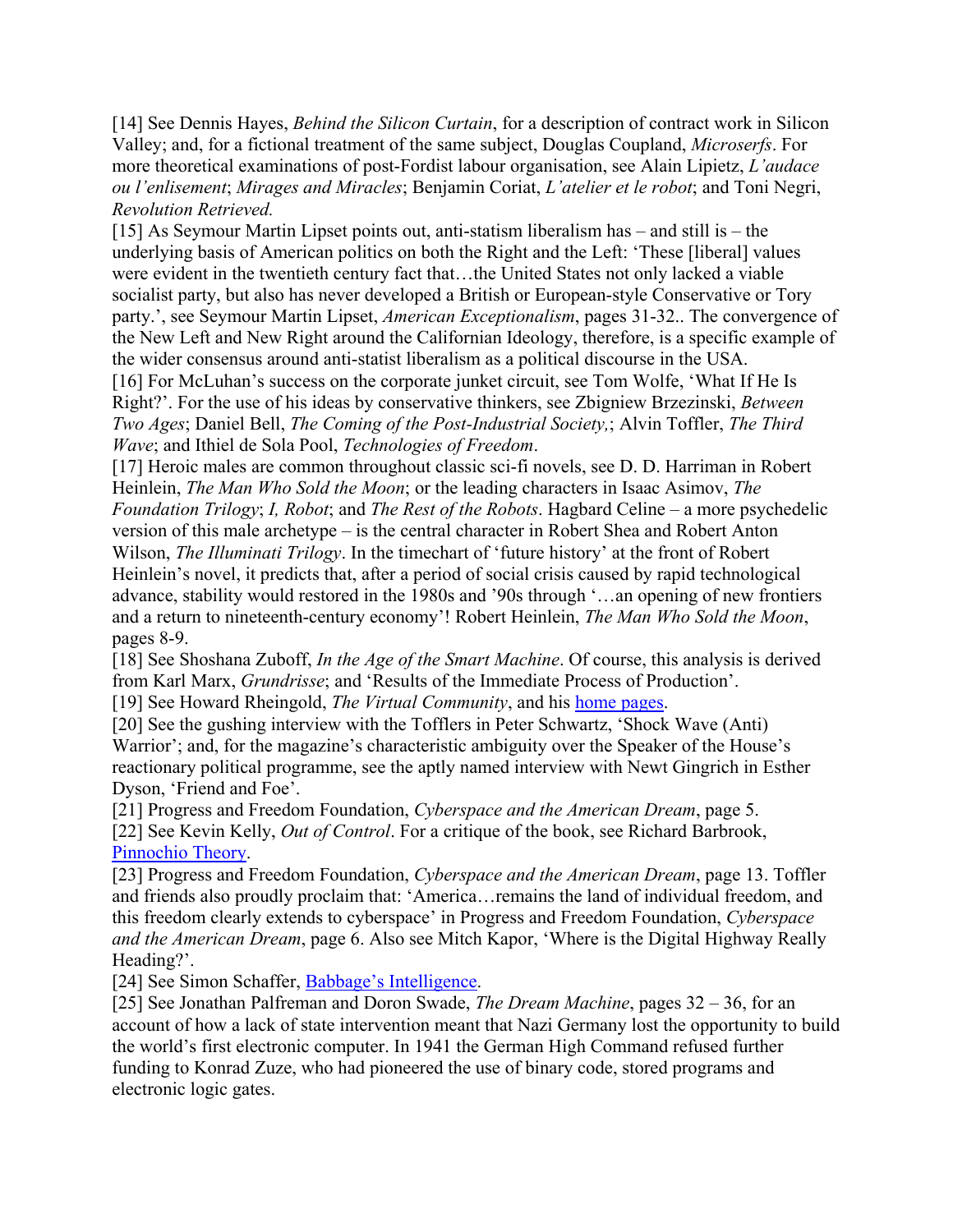[26] See Howard Rheingold, *The Virtual Community*.

[27] As President Clinton's Labor Secretary puts it: 'Recall that through the postwar era the Pentagon has quietly been in charge of helping American corporations move ahead with technologies like jet engines, airframes, transistors, integrated circuits, new materials, lasers, and optic fibres…The Pentagon and the 600 national laboratories which work with it and with the Department of Energy are the closest thing America has to Japan's well-known Ministry of International Trade and Industry.', see Robert Reich, *The Work of Nations*, page 159.

[28] For an account of how these cultural innovations emerged from the early acid scene, see Tom Wolfe, *The Electric Kool-Aid Acid Test*. Interestingly, one of the drivers of the famous bus was Stewart Brand, who is now a leading contributor to *Wired*.

[29] Dennis Hayes, *Behind the Silicon Curtain*, pages 21-2, points out that the American computer industry has already encouraged by the Pentagon to form cartels against foreign competition. Gates admits that he'd only recently realised the 'massive structural change' being caused by the Net, see Bill Gates, 'The Bill Gates Column'.

[30] See Howard Rheingold's [home pages,](http://www.rheingold.com/) and Mitch Kapor, 'Where is the Digital Highway Really Heading?'. Despite the libertarian instincts of both these writers, their infatuation with the era of the Founding Fathers is shared by the neo-fascist Militia and Patriot movements, see Chip Berlet and Matthew Lyons, *Right-Wing Populism in America*.

[31] See the hacker heroes in William Gibson, *Neuromancer*; *Count Zero*; and *Mona Lisa Overdrive*; or in Bruce Sterling (ed.), *Mirrorshades*. A prototype of this sort of anti-hero is Deckard, the existential hunter of replicants in Ridley Scott's *Bladerunner*.

[32] According to Miller, Thomas Jefferson believed that black people could not be members of the Lockean social contract which bound together citizens of the American republic: 'The rights of man…while theoretically and ideally the birthright of every human being, applied in practice in the United States only to white men: the black slaves were excluded from consideration because, while admittedly human beings, they were also property, and where the rights of man conflicted with the rights of property, property took precedence', see John Miller, *The Wolf by the Ears*, page 13. Jefferson's opposition to slavery was at best rhetorical. In a letter of 22 April 1820, he disingenuously suggested that the best way to encourage the abolition of slavery would be to legalise the private ownership of human beings in all States of the Union and the frontier territories! He claimed that '…their diffusion over a greater surface would make them individually happier, and proportionally facilitate the accomplishment of their emancipation, by dividing the burden on a greater number of coadjutors [i.e. slave-owners]', see Merill Peterson (ed.), *The Portable Thomas Jefferson*, page 568. For a description of life on his plantation, also see Paul Wilstach, *Jefferson and Monticello*.

[33] For California's turn to the Right, see Richard Walker, 'California Rages Against the Dying of the Light'.

[34] See Esther Dyson, 'Friend and Foe'. Esther Dyson collaborated with the Tofflers in the writing of The Peace and Progress Foundation's *Cyberspace and the American Dream*, which is a retro-futurist manifesto designed to win votes for Gingrich from members of the 'virtual class'. [35] For the rise of the fortified suburbs, see Mike Davis, *City of Quartz*; and *Urban Control: the Ecology of Fear*. These 'gated suburbs' provide the inspiration for the alienated background of many cyberpunk sci-fi novels, such as Neal Stephenson, *Snow Crash*.

[36] See Dennis Hayes, *Behind the Silicon Curtain*.

[37] See Reginald Stuart, 'High-Tech Redlining'.

[38] See Paul Wilstach, *Jefferson and Monticello*.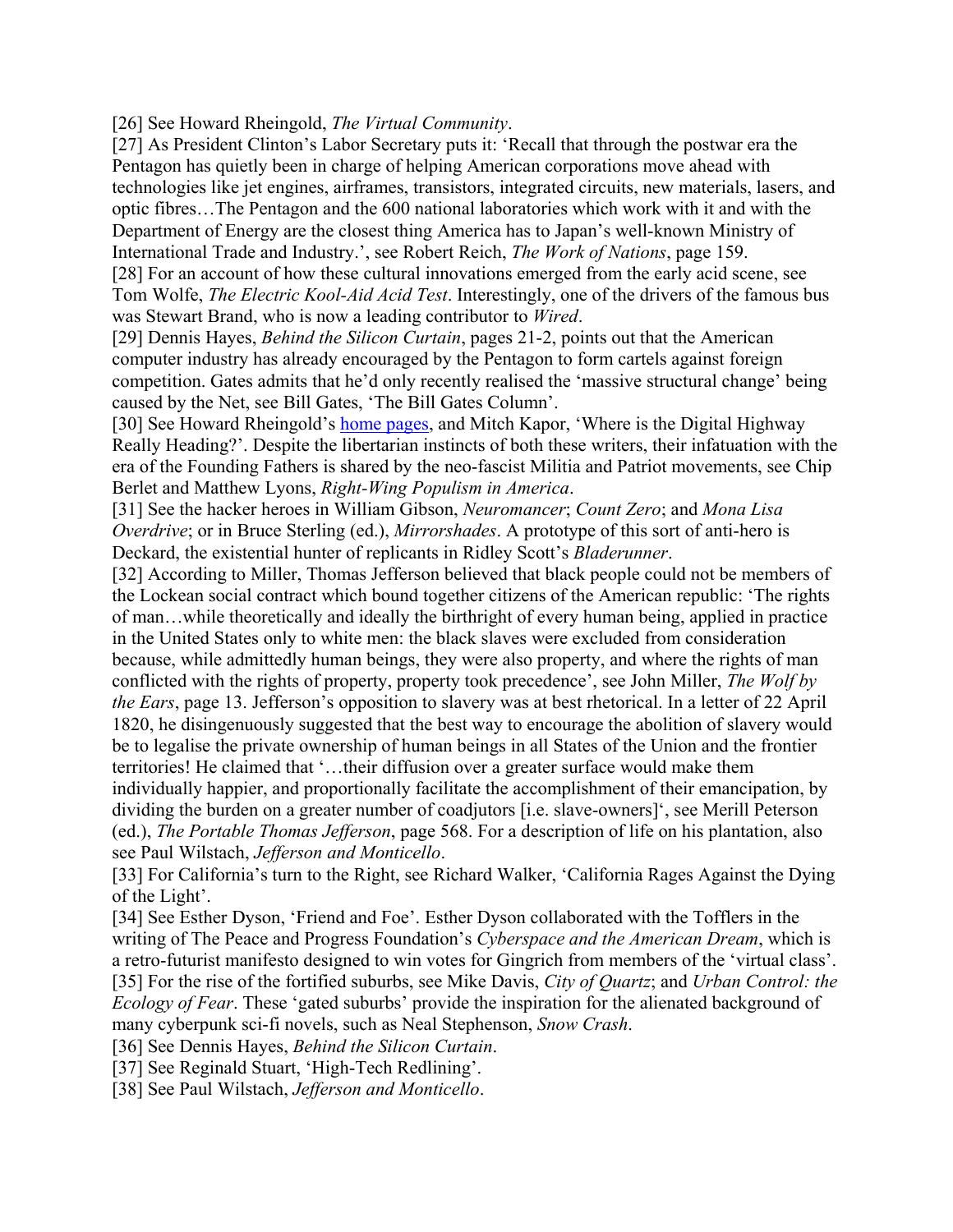[39] See Dennis Hayes, *Behind the Silicon Curtain*.

[40] For an exposition of their retro-futurist programme, see the Extropians, [FAQ.](http://www.extropy.org/faq.htm)

[41] See William Gibson, *Neuromancer*; and *Count Zero*.

[42] See Isaac Asimov, *I, Robot*; and *The Rest of the Robots*.

[43] See William Gibson and Sandy Sandfort, 'Disneyland with the Death Penalty'. Since these articles are an attack on Singapore, it is ironic that the real Disneyland is in California – whose repressive penal code includes the death penalty!

[44] For the report which led to the creation of Minitel, see Simon Nora and Alain Minc, *The Computerisation of Society*. An account of the early years of Minitel can be found in Michel Marchand, *The Mintel Saga*.

[45] According to a poll carried out during the 1995 presidential elections, 67% of the French population supported the proposition that "the state must intervene more in the economic life of our country", see *Le Monde*, 'Une majorité de Français souhaitent un vrai "chef" pour un vrai "Etat"'.

[46] For the influence of Jacobinism on French conceptions of democratic rights, see Richard Barbrook, *Media Freedom: the contradictions of communications in the age of modernity*. Some French economists believe that the very different history of Europe has created a specific – and socially superior – model of capitalism, see Michel Albert, *Capitalism v. Capitalism*; and Philippe Delmas, *Le Maître des Horloges*.

[47] As Keynes himself says: "To dig holes in the ground", paid for out of savings, will increase, not only employment, but the real national dividend of useful goods and services.', see J.M. Keynes, *The General Theory of Employment, Interest and Money*, page 220.

[48] See Keith Taylor (ed.), *Henri Saint-Simon 1760-1825*; and John E. Bowlt, *Russian Art of the Avant-Garde*.

[49] As Goldie, a jungle music-maker, puts it: "We have to take it forwards and take the drums 'n' bass and push it and push it and push it. I remember when we were saying that it couldn't be pushed anymore. It's been pushed tenfold since then…", see Tony Marcus, 'The War is Over', *Mixmag*, August 1995, page 46.

[50] For information on ANTI-rom, see their [website.](http://www.antirom.com/)

 $\frac{1}{\sqrt{2}}$  , and the contract of the contract of the contract of the contract of the contract of the contract of the contract of the contract of the contract of the contract of the contract of the contract of the contra

[51] Henri Saint-Simon, 'Sketch of the New Political System' in Keith Taylor (ed.), *Henri Saint-Simon 1760- 1825*, page 203.

## **References**

Michel Albert, *Capitalism v. Capitalism*, Four Wall Eight Windows, New York 1993.

ANTI-Rom, [Website.](http://www.antirom.com/)

Isaac Asimov, *The Foundation Trilogy*, Gnome Press, New York 1953.

Isaac Asimov, *I, Robot*, Panther, London 1968.

Isaac Asimov, *The Rest of the Robots*, Panther, London 1968.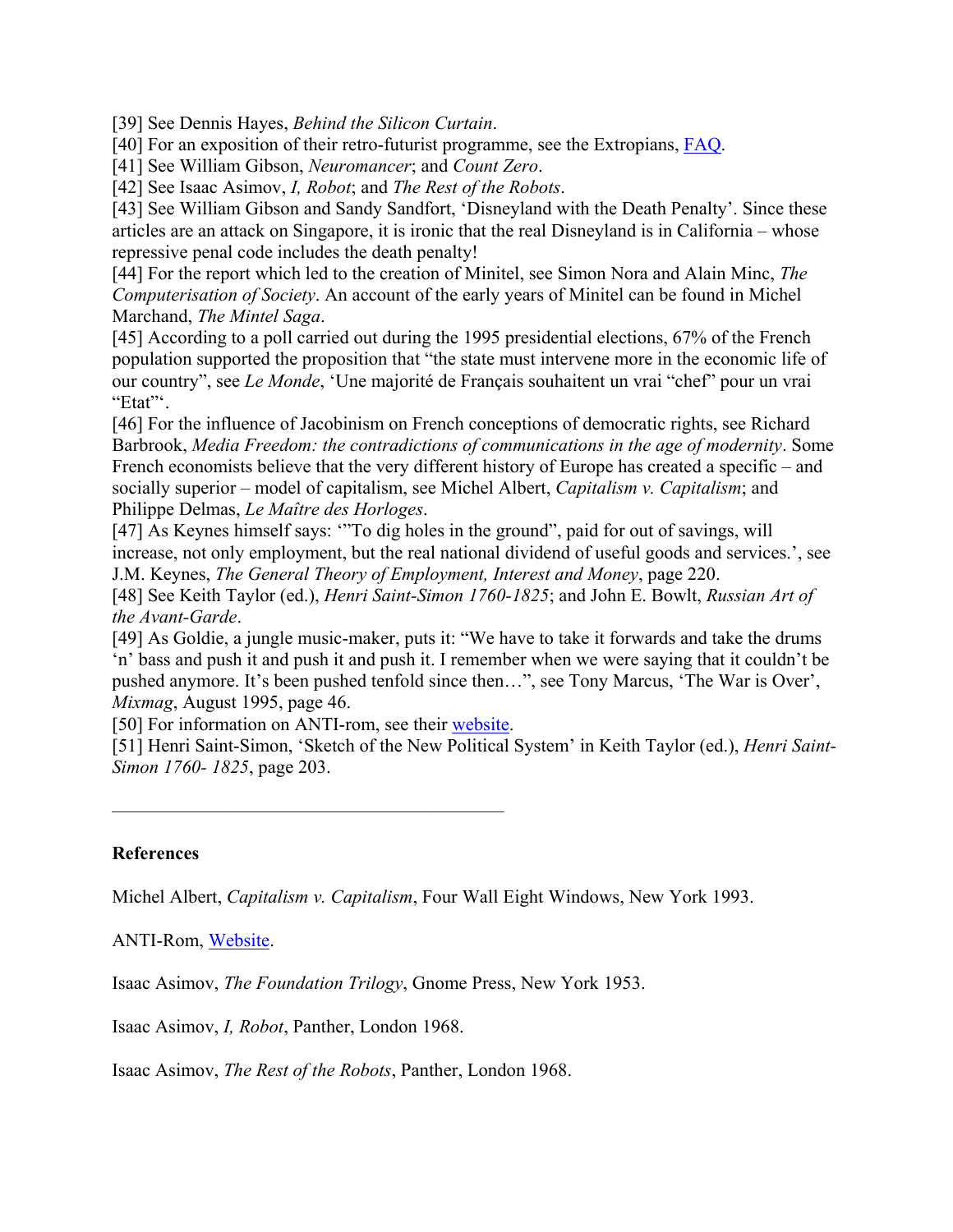Martin Bangemann, *Europe and the Global Information Society*, European Union, Brussels 1994.

Richard Barbrook, *Media Freedom: the contradictions of communications in the age of modernity*, Pluto, London 1995.

Richard Barbrook, ['The Pinnochio Theory'.](http://www.imaginaryfutures.net/2007/04/08/pinnochio-theory-by-richard-barbrook/)

Daniel Bell, *The Coming of the Post-Industrial Society,* Basic Books, New York 1973.

Chip Berlet and Matthew Lyons, *Right-Wing Populism in America: too close for comfort*, Guilford Press, New York 2000.

John E. Bowlt (editor), *Russian Art of the Avant-Garde: Theory and Criticism*, Thames & Hudson, London 1976.

John Brunner, *The Shockwave Rider,* Methuen, London 1975.

Zbigniew Brzezinski, *Between Two Ages: America's role in the Technetronic Era*, Viking Press, New York 1970.

Ernest Callenbach, *Ecotopia,* Bantam, New York 1975.

Benjamin Coriat, *L'atelier et le robot*, Christian Bourgois Éditeur, Paris 1990.

Douglas Coupland, *Microserfs*, Flamingo, London 1995.

Mike Davis, *City of Quartz*, Verso, London 1990.

Mike Davis, *Urban Control: the Ecology of Fear*, Open Magazine, New Jersey 1992.

Philippe Delmas, *Le Maître des Horloges*, Éditions Odile Jacob, Paris 1991.

John Downing, *Radical Media*, South End Press, Boston 1984.

Esther Dyson, 'Friend and Foe', *Wired*, 3.08, August 1995, pages 106-112, 160-162.

The Extropians, [FAQ.](http://www.extropy.org/faq.htm)

Naum Gabo and Anton Pevsner, 'The Realistic Manifesto, 1920′, in John E. Bowlt (editor), *Russian Art of the Avant-Garde: Theory and Criticism*, Thames & Hudson, London 1976, pages 208-214.

Bill Gates, 'The Bill Gates Column', *The Guardian*, On-Line Section, 20 July 1995, page 14.

William Gibson, *Neuromancer*, Grafton, London 1984.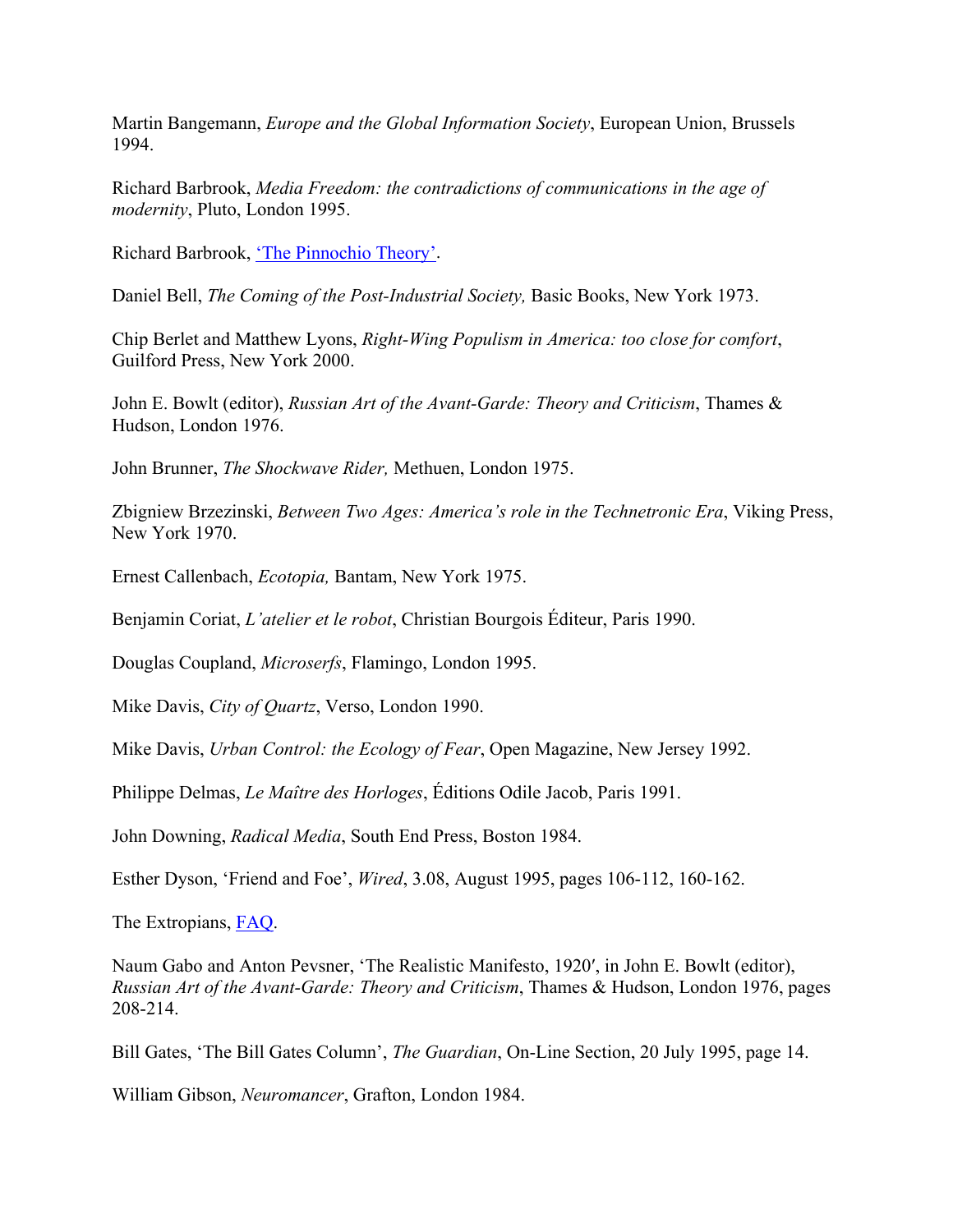William Gibson, *Count Zero*, Grafton, London 1986.

William Gibson, *Mona Lisa Overdrive*, Grafton, London 1989.

William Gibson and Sandy Sandfort, 'Disneyland with the Death Penalty', *Wired*, 1.4, September/October 1993, pages 51-55, 114-115.

Dennis Hayes, *Behind the Silicon Curtain*, Free Association Books, London 1989.

Robert Heinlein, *The Man Who Sold the Moon*, Signet, New York 1950.

Mitch Kapor, 'Where is the Digital Highway Really Heading?', *Wired*, 1.3, July/August 1993, pages 53-59, 94.

George Katsiaficas, *The Imagination of the New Left: a Global Analysis of 1968*, South End Press, Boston 1987.

Kevin Kelly, *Out of Control: the New Biology of Machines*, Fourth Estate, London 1994.

Tony Marcus, 'The War is Over', *Mixmag*, August 1995, page 46.

John Maynard Keynes, *The General Theory of Employment, Interest and Money*, Macmillan, London 1964.

Arthur Kroker and Michael A. Weinstein, *Data Trash: the theory of the virtual class,* New World Perspectives, Montreal 1994.

Alain Lipietz, *L'audace ou l'enlisement*, Éditions La Découverte, Paris 1984.

Alain Lipietz, *Mirages and Miracles*, Verso, London 1987.

Seymour Martin Lipset, *American Exceptionalism: a double-edged sword*, W.W. Norton, New York 1996.

Serge Mallet, *The New Working Class*, Spokesman Books, Nottingham 1975.

Michel Marchand, *The Mintel Saga: A French Success Story*, Larousse, Paris 1988.

Tony Marcus, 'The War is Over', *Mixmag*, August 1995, page 46.

Karl Marx, *Grundrisse*, Penguin, London 1973.

Karl Marx, 'Results of the Immediate Process of Production' in Albert Dragstedt (editor), *Value Studies by Marx*, New Park, London 1976, pages 71-193.

Marshall McLuhan, *Understanding Media*, Routledge & Kegan Paul, London 1964.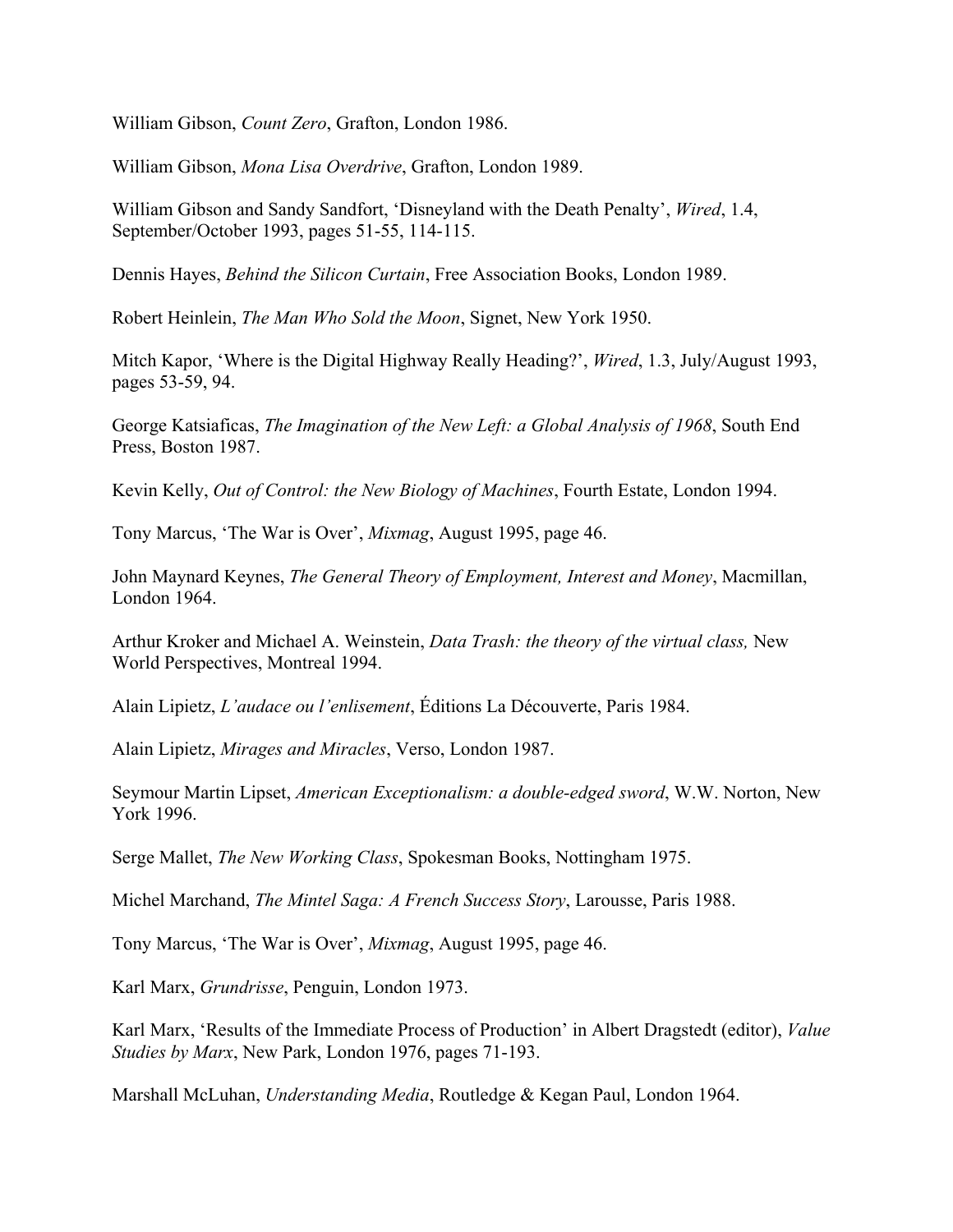Marshall McLuhan and Quentin Fiore, *The Medium is the Massage*, Penguin, London 1967.

John Miller, *The Wolf by the Ears: Thomas Jefferson and Slavery*, Free Press, New York 1977.

Le Monde, 'Une majorité de Français souhaitent un vrai "chef" pour un vrai "Etat"', *Le Monde*, 11 avril 1995, page 6.

Toni Negri, *Revolution Retrieved: Selected Writings on Marx, Keynes, Capitalist Crisis & New Social Subjects 1967-83*, Red Notes, London 1988.

Simon Nora and Alain Minc, *The Computerisation of Society*, MIT Press, Cambridge Massachusetts 1980.

Jon Palfreman and Doron Swade, *The Dream Machine: exploring the computer age*, BBC, London 1991.

Merill Peterson (editor), *The Portable Thomas Jefferson*, The Viking Press, New York 1975.

Progress and Freedom Foundation, [Cyberspace and the American Dream: A Magna Carta for the](http://www.pff.org/issues-pubs/futureinsights/fi1.2magnacarta.html)  [Knowledge Age.](http://www.pff.org/issues-pubs/futureinsights/fi1.2magnacarta.html)

Charles Reich, *The Greening of America*, Random House, New York 1970.

Robert Reich, *The Work of Nations: a blueprint for the future*, Simon & Schuster, London 1991.

Howard Rheingold, *The Virtual Community: finding connection in a computerised world*, Secker & Warburg, London 1994,

Howard Rheingold, [Home Pages.](http://www.rheingold.com/)

Kim Stanley Robinson, *Pacific Edge*, Grafton, London 1990.

Jerry Rubin, 'An Emergency Letter to my Brothers and Sisters in the Movement' in Peter Stansill and David Zane Mairowitz (editors), *BAMN: Outlaw Manifestos and Ephemera 1965- 70*, Penguin, London 1971, pages 242-244.

Henri de Saint-Simon, 'Sketch of the New Political System' in Keith Taylor (editor), *Henri Saint-Simon 1760-1825: Selected Writings on Science, Industry and Social Organisation*, Croom Helm, London 1975, pages 198-206.

Simon Schaffer, ['Babbage's Intelligence: Calculating Engines and the Factory System'.](http://www.imaginaryfutures.net/2007/04/16/babbages-intelligence-by-simon-schaffer/)

Peter Schwartz, 'Shock Wave (Anti) Warrior', *Wired*, 1.5, November 1993, pages 61-65, 120- 122.

Ridley Scott (director), *Bladerunner*, Warner Brothers, USA 1982.